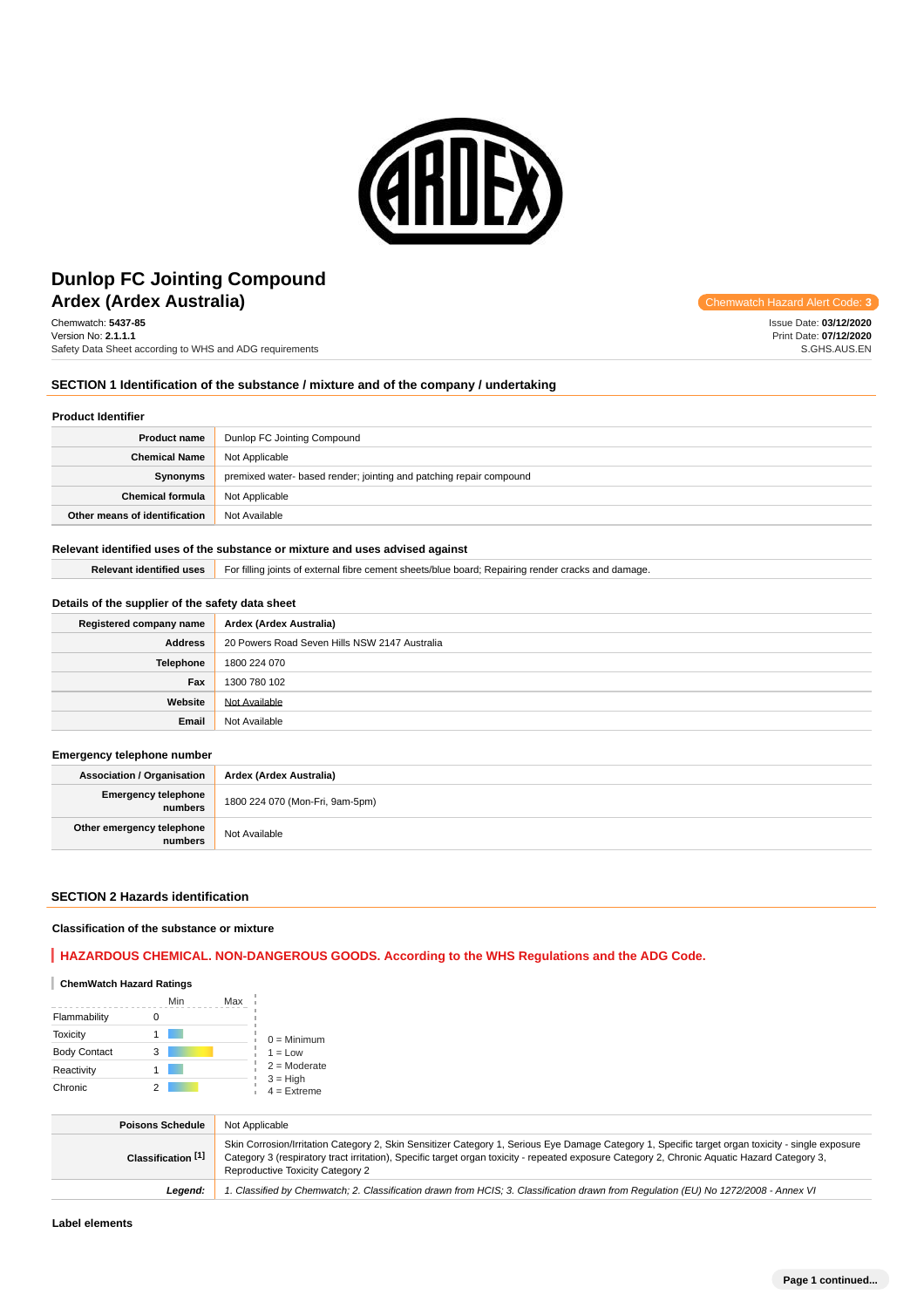

**Signal word Danger**

## **Hazard statement(s)**

| H315          | Causes skin irritation.                                                  |
|---------------|--------------------------------------------------------------------------|
| H317          | May cause an allergic skin reaction.                                     |
| H318          | Causes serious eye damage.                                               |
| H335          | May cause respiratory irritation.                                        |
| H373          | May cause damage to organs through prolonged or repeated exposure.       |
| H412          | Harmful to aquatic life with long lasting effects.                       |
| <b>H361fd</b> | Suspected of damaging fertility. Suspected of damaging the unborn child. |

## **Precautionary statement(s) Prevention**

| P <sub>201</sub> | Obtain special instructions before use.                                    |
|------------------|----------------------------------------------------------------------------|
| P260             | Do not breathe mist/vapours/spray.                                         |
| P271             | Use only outdoors or in a well-ventilated area.                            |
| P280             | Wear protective gloves/protective clothing/eye protection/face protection. |

## **Precautionary statement(s) Response**

| P305+P351+P338 | IF IN EYES: Rinse cautiously with water for several minutes. Remove contact lenses, if present and easy to do. Continue rinsing. |  |
|----------------|----------------------------------------------------------------------------------------------------------------------------------|--|
| P308+P313      | IF exposed or concerned: Get medical advice/attention.                                                                           |  |
| <b>P310</b>    | Immediately call a POISON CENTER or doctor/physician.                                                                            |  |
| P321           | Specific treatment (see advice on this label).                                                                                   |  |

## **Precautionary statement(s) Storage**

| P405      | Store locked up.                                                 |
|-----------|------------------------------------------------------------------|
| P403+P233 | Store in a well-ventilated place. Keep container tightly closed. |

## **Precautionary statement(s) Disposal**

**P501** Dispose of contents/container to authorised hazardous or special waste collection point in accordance with any local regulation.

## **SECTION 3 Composition / information on ingredients**

## **Substances**

See section below for composition of Mixtures

# **Mixtures**

| <b>CAS No</b> | %[weight] | Name                                       |
|---------------|-----------|--------------------------------------------|
| 14808-60-7    | 10-30     | silica crystalline - quartz                |
| 14808-60-7.   | 10-30     | graded sand                                |
| 1317-65-3     | 10-30     | calcium carbonate                          |
| 13463-67-7    | $<$ 1     | C.I. Piament White 6                       |
| 9036-19-5     | $<$ 1     | octylphenol, ethoxylated                   |
| 9016-45-9     | $<$ 1     | nonylphenol, ethoxylated                   |
| 2634-33-5     | < 0.1     | 1.2-benzisothiazoline-3-one                |
| 2682-20-4     | < 0.1     | 2-methyl-4-isothiazolin-3-one              |
| Not Available | balance   | Ingredients determined not to be hazardous |

# **SECTION 4 First aid measures**

| Description of first aid measures |                                                                                                                                                                                                                                                                                                                                                                                                                                                                                                                                                                                 |  |
|-----------------------------------|---------------------------------------------------------------------------------------------------------------------------------------------------------------------------------------------------------------------------------------------------------------------------------------------------------------------------------------------------------------------------------------------------------------------------------------------------------------------------------------------------------------------------------------------------------------------------------|--|
| <b>Eye Contact</b>                | If this product comes in contact with the eyes:<br>Immediately hold eyelids apart and flush the eye continuously with running water.<br>Ensure complete irrigation of the eye by keeping eyelids apart and away from eye and moving the eyelids by occasionally lifting the upper<br>and lower lids.<br>► Continue flushing until advised to stop by the Poisons Information Centre or a doctor, or for at least 15 minutes.<br>Transport to hospital or doctor without delay.<br>Removal of contact lenses after an eye injury should only be undertaken by skilled personnel. |  |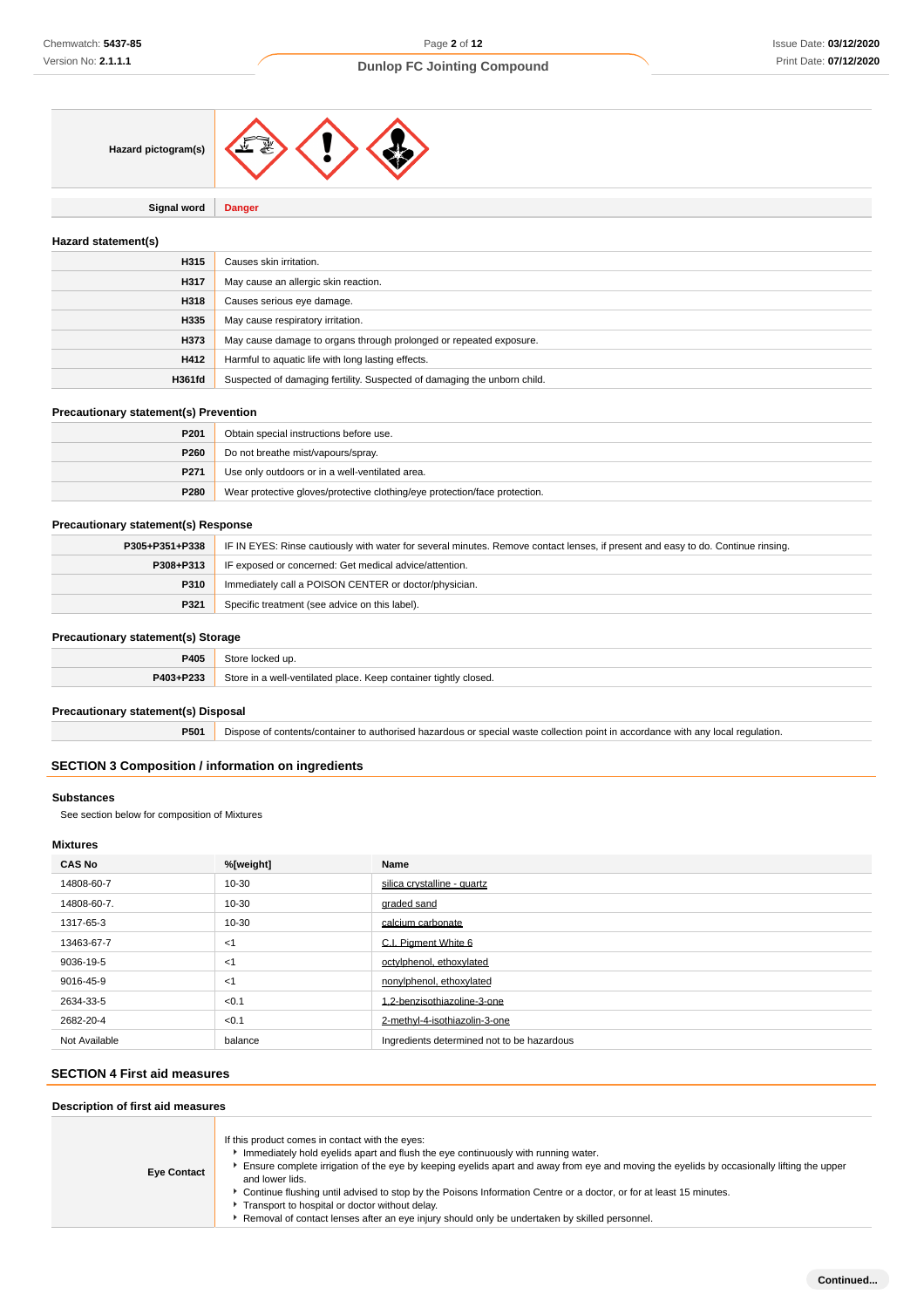| <b>Skin Contact</b> | If skin or hair contact occurs:<br>Immediately flush body and clothes with large amounts of water, using safety shower if available.<br>▶ Quickly remove all contaminated clothing, including footwear.<br>▶ Wash skin and hair with running water. Continue flushing with water until advised to stop by the Poisons Information Centre.<br>Transport to hospital, or doctor.                                                                                                                                                                                                                                                                                                                                                                                                                                                                                                                                                                                                                                                                                                                                                                                                                                                         |
|---------------------|----------------------------------------------------------------------------------------------------------------------------------------------------------------------------------------------------------------------------------------------------------------------------------------------------------------------------------------------------------------------------------------------------------------------------------------------------------------------------------------------------------------------------------------------------------------------------------------------------------------------------------------------------------------------------------------------------------------------------------------------------------------------------------------------------------------------------------------------------------------------------------------------------------------------------------------------------------------------------------------------------------------------------------------------------------------------------------------------------------------------------------------------------------------------------------------------------------------------------------------|
| Inhalation          | If fumes or combustion products are inhaled remove from contaminated area.<br>Lay patient down. Keep warm and rested.<br>▶ Prostheses such as false teeth, which may block airway, should be removed, where possible, prior to initiating first aid procedures.<br>Apply artificial respiration if not breathing, preferably with a demand valve resuscitator, bag-valve mask device, or pocket mask as trained.<br>Perform CPR if necessary.<br>Transport to hospital, or doctor, without delay.                                                                                                                                                                                                                                                                                                                                                                                                                                                                                                                                                                                                                                                                                                                                      |
| Ingestion           | F IF SWALLOWED, REFER FOR MEDICAL ATTENTION, WHERE POSSIBLE, WITHOUT DELAY.<br>For advice, contact a Poisons Information Centre or a doctor.<br>Urgent hospital treatment is likely to be needed.<br>In the mean time, qualified first-aid personnel should treat the patient following observation and employing supportive measures as indicated<br>by the patient's condition.<br>If the services of a medical officer or medical doctor are readily available, the patient should be placed in his/her care and a copy of the SDS<br>should be provided. Further action will be the responsibility of the medical specialist.<br>If medical attention is not available on the worksite or surroundings send the patient to a hospital together with a copy of the SDS.<br>Where medical attention is not immediately available or where the patient is more than 15 minutes from a hospital or unless instructed<br>otherwise:<br>INDUCE vomiting with fingers down the back of the throat, ONLY IF CONSCIOUS. Lean patient forward or place on left side (head-down<br>position, if possible) to maintain open airway and prevent aspiration.<br><b>NOTE:</b> Wear a protective glove when inducing vomiting by mechanical means. |

#### **Indication of any immediate medical attention and special treatment needed**

Treat symptomatically.

for diuron:

- Symptomatic and supportive action is indicated.
- Methaemoglobinaemia is possible
- if compound is hydrolysed in vivo to aniline.
- Methaemoglobinaemia causes cyanosis. Reversion of methaemoglobin to haemoglobin is spontaneous after removal from exposure, so moderate degrees of cyanosis need be treated only by supportive measures such as bed rest and oxygen inhalation.
- Thorough cleansing of the entire contaminated area of the body, including the scalp and nails is of the utmost importance.

## **SECTION 5 Firefighting measures**

# **Extinguishing media**

- There is no restriction on the type of extinguisher which may be used.
- Use extinguishing media suitable for surrounding area.

## **Special hazards arising from the substrate or mixture**

| ·re | oxidising<br>agents.<br>nitrates<br>acids<br>n may result<br>nool<br>chlorine<br>with<br>$\sim$<br>h atr<br>: bleaches<br>ה חחיר.<br>- -<br>ontaminatic |
|-----|---------------------------------------------------------------------------------------------------------------------------------------------------------|
|     |                                                                                                                                                         |

## **Advice for firefighters**

| <b>Fire Fighting</b>         | Alert Fire Brigade and tell them location and nature of hazard.<br>• Wear breathing apparatus plus protective gloves in the event of a fire.<br>▶ Prevent, by any means available, spillage from entering drains or water courses.<br>Use fire fighting procedures suitable for surrounding area.                                                       |
|------------------------------|---------------------------------------------------------------------------------------------------------------------------------------------------------------------------------------------------------------------------------------------------------------------------------------------------------------------------------------------------------|
| <b>Fire/Explosion Hazard</b> | • Non combustible.<br>Not considered a significant fire risk, however containers may burn.<br>Decomposes on heating and produces:<br>carbon dioxide (CO2)<br>nitrogen oxides (NOx)<br>silicon dioxide (SiO2)<br>metal oxides<br>other pyrolysis products typical of burning organic material.<br>May emit poisonous fumes.<br>May emit corrosive fumes. |
| <b>HAZCHEM</b>               | Not Applicable                                                                                                                                                                                                                                                                                                                                          |

#### **SECTION 6 Accidental release measures**

**Personal precautions, protective equipment and emergency procedures**

See section 8

# **Environmental precautions**

See section 12

**Methods and material for containment and cleaning up**

- **Minor Spills** Clean up all spills immediately.
	- Avoid contact with skin and eyes. Wear impervious gloves and safety goggles.
	- Trowel up/scrape up.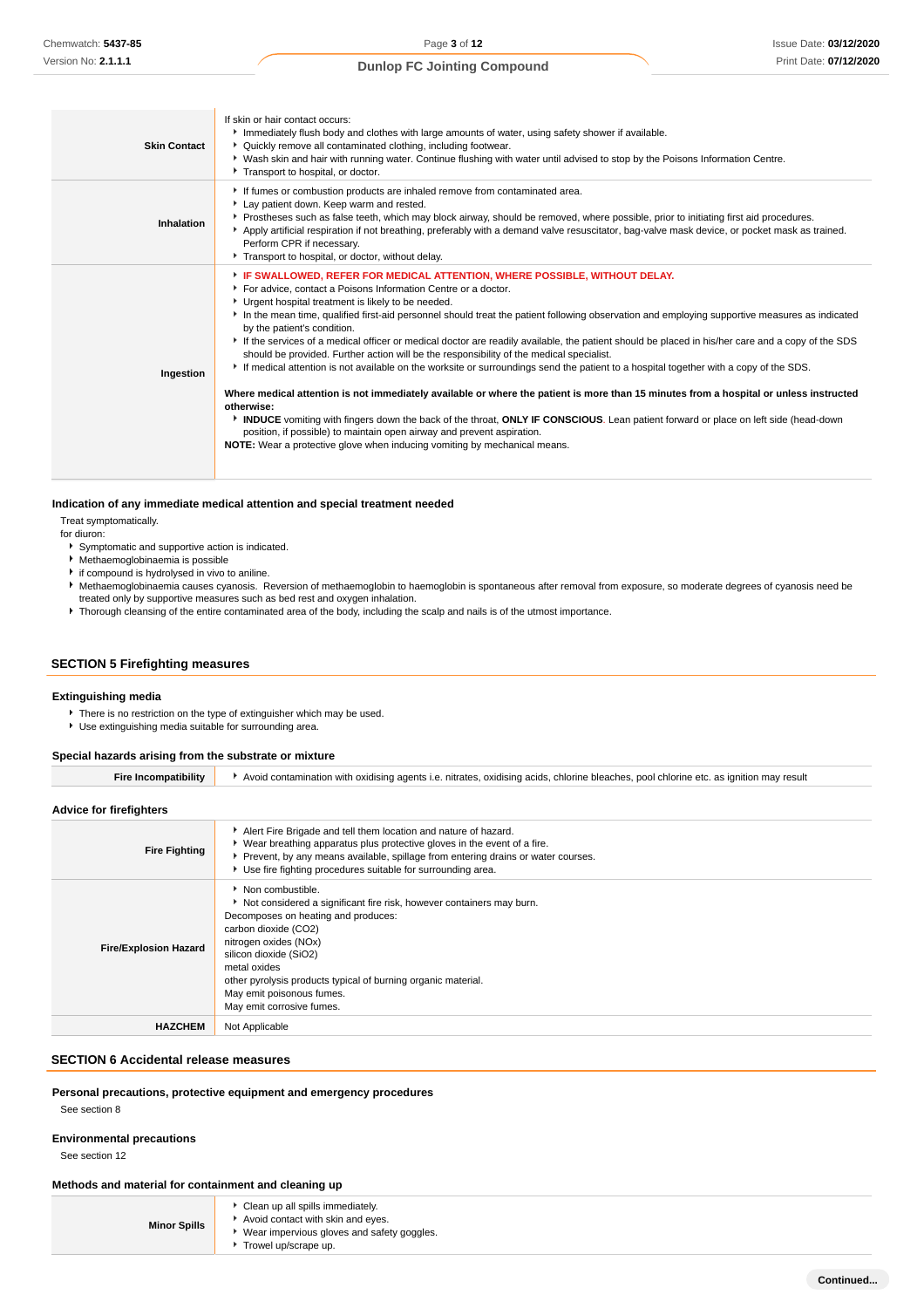| <b>Major Spills</b> | Clear area of personnel and move upwind.<br>Alert Fire Brigade and tell them location and nature of hazard.<br>Wear full body protective clothing with breathing apparatus.<br>Prevent, by all means available, spillage from entering drains or water courses. |
|---------------------|-----------------------------------------------------------------------------------------------------------------------------------------------------------------------------------------------------------------------------------------------------------------|
|---------------------|-----------------------------------------------------------------------------------------------------------------------------------------------------------------------------------------------------------------------------------------------------------------|

Personal Protective Equipment advice is contained in Section 8 of the SDS.

# **SECTION 7 Handling and storage**

| Precautions for safe handling                                |                                                                                                                                                                                                  |  |  |
|--------------------------------------------------------------|--------------------------------------------------------------------------------------------------------------------------------------------------------------------------------------------------|--|--|
| Safe handling                                                | Avoid all personal contact, including inhalation.<br>▶ Wear protective clothing when risk of exposure occurs.<br>Use in a well-ventilated area.<br>▶ Prevent concentration in hollows and sumps. |  |  |
| Other information                                            | Store in original containers.<br>Keep containers securely sealed.<br>Store in a cool, dry, well-ventilated area.<br>Store away from incompatible materials and foodstuff containers.             |  |  |
| Conditions for safe storage, including any incompatibilities |                                                                                                                                                                                                  |  |  |
| Suitable container                                           | Polyethylene or polypropylene container.<br>Packing as recommended by manufacturer.<br>• Check all containers are clearly labelled and free from leaks.                                          |  |  |

| Storage incompatibility | Avoid reaction with oxidising agents |
|-------------------------|--------------------------------------|

# **SECTION 8 Exposure controls / personal protection**

## **Control parameters**

## **Occupational Exposure Limits (OEL)**

## **INGREDIENT DATA**

| Source                       | Ingredient                     | <b>Material name</b>                              | <b>TWA</b>    | <b>STEL</b>      | Peak             | <b>Notes</b>                                                                                |
|------------------------------|--------------------------------|---------------------------------------------------|---------------|------------------|------------------|---------------------------------------------------------------------------------------------|
| Australia Exposure Standards | silica crystalline -<br>quartz | Silica - Crystalline: Quartz<br>(respirable dust) | 0.05<br>mq/m3 | Not<br>Available | Not<br>Available | Not Available                                                                               |
| Australia Exposure Standards | graded sand                    | Silica - Crystalline: Quartz<br>(respirable dust) | 0.05<br>mq/m3 | Not<br>Available | Not<br>Available | Not Available                                                                               |
| Australia Exposure Standards | calcium<br>carbonate           | Calcium carbonate                                 | 10<br>mq/m3   | Not<br>Available | Not<br>Available | (a) This value is for inhalable dust containing<br>no asbestos and < 1% crystalline silica. |
| Australia Exposure Standards | C.I. Pigment<br>White 6        | Titanium dioxide                                  | 10<br>mq/m3   | Not<br>Available | Not<br>Available | (a) This value is for inhalable dust containing<br>no asbestos and < 1% crystalline silica. |

| <b>Emergency Limits</b>       |                                                                   |                      |                   |                |
|-------------------------------|-------------------------------------------------------------------|----------------------|-------------------|----------------|
| Ingredient                    | <b>Material name</b>                                              | TEEL-1               | TEEL-2            | TEEL-3         |
| silica crystalline - quartz   | Silica, crystalline-quartz; (Silicon dioxide)                     | $0.075$ mg/m $3$     | 33 mg/m3          | 200 mg/m3      |
| graded sand                   | Silica, crystalline-quartz; (Silicon dioxide)                     | $0.075$ mg/m $3$     | $33 \text{ mg/m}$ | 200 mg/m3      |
| calcium carbonate             | Carbonic acid, calcium salt                                       | 45 mg/m3             | 210 mg/m3         | 1,300 mg/m3    |
| C.I. Pigment White 6          | Titanium oxide; (Titanium dioxide)                                | $30 \text{ mg/m}$    | 330 mg/m3         | 2,000 mg/m3    |
| octylphenol, ethoxylated      | Polyoxyethylene monooctylphenyl ether                             | $13 \text{ mg/m}$    | 140 mg/m $3$      | 830 mg/m3      |
| nonylphenol, ethoxylated      | Glycols, polyethylene, mono(p-nonylphenyl) ether                  | $4.5 \text{ mg/m}$ 3 | 49 mg/m3          | $300$ mg/m $3$ |
| nonylphenol, ethoxylated      | Ethoxylated nonylphenol; (Nonyl phenyl polyethylene glycol ether) | 43 mg/m3             | 470 mg/m3         | 5,400 mg/m3    |
| Ingredient                    | <b>Original IDLH</b>                                              | <b>Revised IDLH</b>  |                   |                |
| silica crystalline - quartz   | 25 mg/m3 / 50 mg/m3                                               | Not Available        |                   |                |
|                               |                                                                   |                      |                   |                |
| graded sand                   | 25 mg/m3 / 50 mg/m3                                               | Not Available        |                   |                |
| calcium carbonate             | Not Available                                                     | Not Available        |                   |                |
| C.I. Pigment White 6          | 5,000 mg/m3                                                       | Not Available        |                   |                |
| octylphenol, ethoxylated      | Not Available                                                     | Not Available        |                   |                |
| nonylphenol, ethoxylated      | Not Available                                                     | Not Available        |                   |                |
| 1,2-benzisothiazoline-3-one   | Not Available                                                     | Not Available        |                   |                |
| 2-methyl-4-isothiazolin-3-one | Not Available                                                     | Not Available        |                   |                |

## **Occupational Exposure Banding**

| Ingredient                  | <b>Occupational Exposure Band Rating</b>                                                                                                  | <b>Occupational Exposure Band Limit</b> |  |
|-----------------------------|-------------------------------------------------------------------------------------------------------------------------------------------|-----------------------------------------|--|
| octylphenol, ethoxylated    |                                                                                                                                           | $\leq 0.1$ ppm                          |  |
| nonylphenol, ethoxylated    |                                                                                                                                           | $\leq 0.1$ ppm                          |  |
| 1.2-benzisothiazoline-3-one |                                                                                                                                           | $\leq$ 0.01 mg/m <sup>3</sup>           |  |
| M                           | Occupational experime banding is a process of essigning ebenicals into epocitic estegaries or bands based an a ebenically petersy and the |                                         |  |

**Notes: Occupational exposure banding is a process of assigning chemicals into specific categories or bands based on a chemical's potency and the <b>Notes:**  $\blacksquare$ adverse health outcomes associated with exposure. The output of this process is an occupational exposure band (OEB), which corresponds to a range of exposure concentrations that are expected to protect worker health.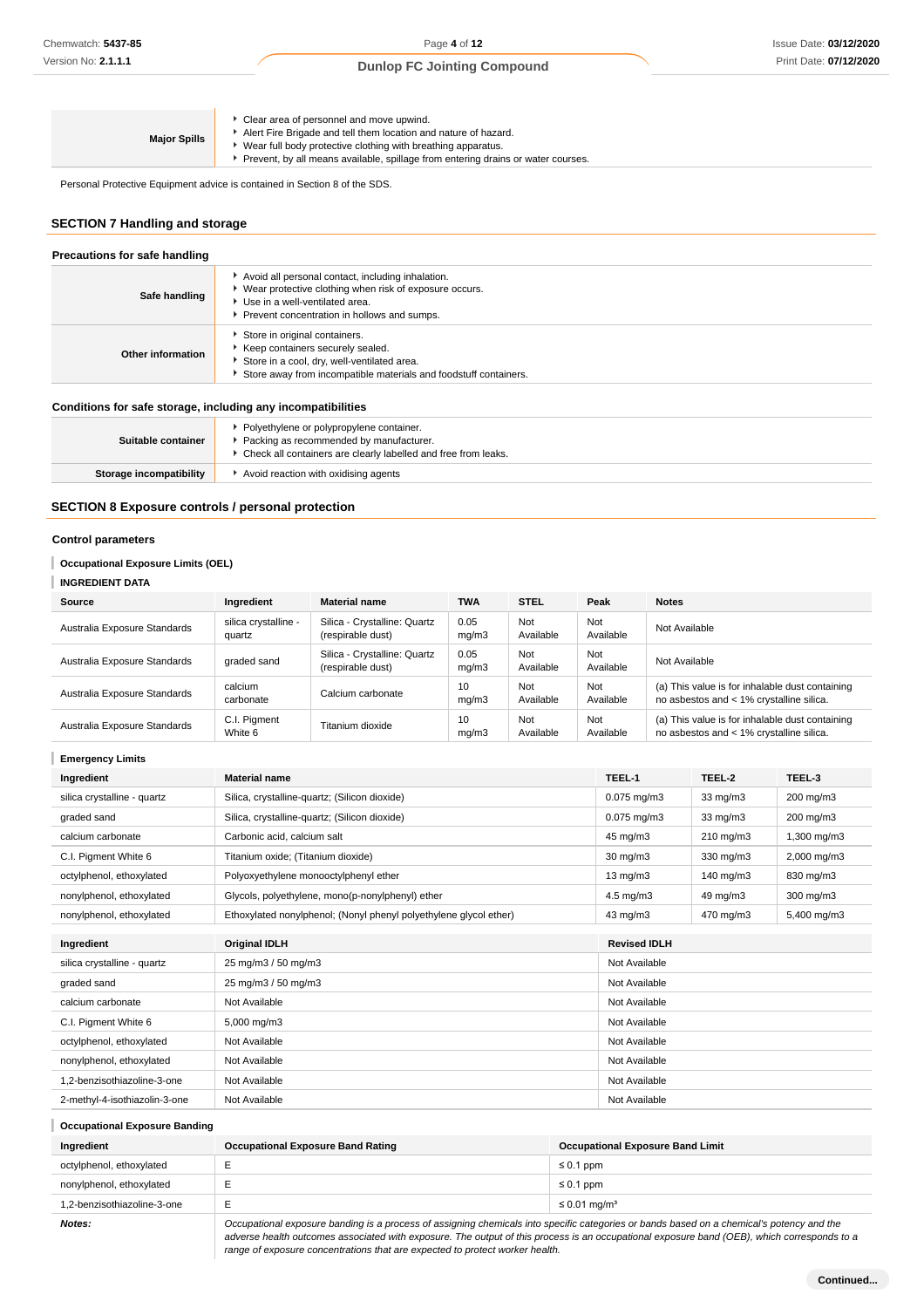| Ingredient                    | <b>Occupational Exposure Band Rating</b>                                                                                                                                                                                                                                                                                                                                 | <b>Occupational Exposure Band Limit</b> |
|-------------------------------|--------------------------------------------------------------------------------------------------------------------------------------------------------------------------------------------------------------------------------------------------------------------------------------------------------------------------------------------------------------------------|-----------------------------------------|
| 2-methyl-4-isothiazolin-3-one |                                                                                                                                                                                                                                                                                                                                                                          | > 0.01 to ≤ 0.1 mg/m <sup>3</sup>       |
| Notes:                        | Occupational exposure banding is a process of assigning chemicals into specific categories or bands based on a chemical's potency and the<br>adverse health outcomes associated with exposure. The output of this process is an occupational exposure band (OEB), which corresponds to a<br>range of exposure concentrations that are expected to protect worker health. |                                         |

| <b>Exposure controls</b> |  |
|--------------------------|--|
|--------------------------|--|

| Appropriate engineering<br>controls | Engineering controls are used to remove a hazard or place a barrier between the worker and the hazard. Well-designed engineering controls can<br>be highly effective in protecting workers and will typically be independent of worker interactions to provide this high level of protection.<br>The basic types of engineering controls are:<br>Process controls which involve changing the way a job activity or process is done to reduce the risk.<br>Enclosure and/or isolation of emission source which keeps a selected hazard "physically" away from the worker and ventilation that strategically<br>"adds" and "removes" air in the work environment.                                                                                                                                                                                                                                                                                                                                                                                                                                                                                                                                                                                                                                                                                                                                                                                                                                                                                                                                                                                                                                                                                                                                          |
|-------------------------------------|----------------------------------------------------------------------------------------------------------------------------------------------------------------------------------------------------------------------------------------------------------------------------------------------------------------------------------------------------------------------------------------------------------------------------------------------------------------------------------------------------------------------------------------------------------------------------------------------------------------------------------------------------------------------------------------------------------------------------------------------------------------------------------------------------------------------------------------------------------------------------------------------------------------------------------------------------------------------------------------------------------------------------------------------------------------------------------------------------------------------------------------------------------------------------------------------------------------------------------------------------------------------------------------------------------------------------------------------------------------------------------------------------------------------------------------------------------------------------------------------------------------------------------------------------------------------------------------------------------------------------------------------------------------------------------------------------------------------------------------------------------------------------------------------------------|
| <b>Personal protection</b>          |                                                                                                                                                                                                                                                                                                                                                                                                                                                                                                                                                                                                                                                                                                                                                                                                                                                                                                                                                                                                                                                                                                                                                                                                                                                                                                                                                                                                                                                                                                                                                                                                                                                                                                                                                                                                          |
| Eye and face protection             | ▶ Safety glasses with unperforated side shields may be used where continuous eye protection is desirable, as in laboratories; spectacles are<br>not sufficient where complete eye protection is needed such as when handling bulk-quantities, where there is a danger of splashing, or if the<br>material may be under pressure.<br>• Chemical goggles whenever there is a danger of the material coming in contact with the eyes; goggles must be properly fitted.<br>Full face shield (20 cm, 8 in minimum) may be required for supplementary but never for primary protection of eyes; these afford face<br>protection.<br>Alternatively a gas mask may replace splash goggles and face shields.                                                                                                                                                                                                                                                                                                                                                                                                                                                                                                                                                                                                                                                                                                                                                                                                                                                                                                                                                                                                                                                                                                      |
| <b>Skin protection</b>              | See Hand protection below                                                                                                                                                                                                                                                                                                                                                                                                                                                                                                                                                                                                                                                                                                                                                                                                                                                                                                                                                                                                                                                                                                                                                                                                                                                                                                                                                                                                                                                                                                                                                                                                                                                                                                                                                                                |
| Hands/feet protection               | Elbow length PVC gloves<br>NOTE:<br>The material may produce skin sensitisation in predisposed individuals. Care must be taken, when removing gloves and other protective<br>equipment, to avoid all possible skin contact.<br>Contaminated leather items, such as shoes, belts and watch-bands should be removed and destroyed.                                                                                                                                                                                                                                                                                                                                                                                                                                                                                                                                                                                                                                                                                                                                                                                                                                                                                                                                                                                                                                                                                                                                                                                                                                                                                                                                                                                                                                                                         |
| <b>Body protection</b>              | See Other protection below                                                                                                                                                                                                                                                                                                                                                                                                                                                                                                                                                                                                                                                                                                                                                                                                                                                                                                                                                                                                                                                                                                                                                                                                                                                                                                                                                                                                                                                                                                                                                                                                                                                                                                                                                                               |
| Other protection                    | Employees working with confirmed human carcinogens should be provided with, and be required to wear, clean, full body protective clothing<br>(smocks, coveralls, or long-sleeved shirt and pants), shoe covers and gloves prior to entering the regulated area. [AS/NZS ISO 6529:2006 or<br>national equivalent]<br>Employees engaged in handling operations involving carcinogens should be provided with, and required to wear and use half-face filter-type<br>respirators with filters for dusts, mists and fumes, or air purifying canisters or cartridges. A respirator affording higher levels of protection may<br>be substituted. [AS/NZS 1715 or national equivalent]<br>Emergency deluge showers and eyewash fountains, supplied with potable water, should be located near, within sight of, and on the same<br>level with locations where direct exposure is likely.<br>▶ Prior to each exit from an area containing confirmed human carcinogens, employees should be required to remove and leave protective<br>clothing and equipment at the point of exit and at the last exit of the day, to place used clothing and equipment in impervious containers at<br>the point of exit for purposes of decontamination or disposal. The contents of such impervious containers must be identified with suitable<br>labels. For maintenance and decontamination activities, authorized employees entering the area should be provided with and required to<br>wear clean, impervious garments, including gloves, boots and continuous-air supplied hood.<br>▶ Prior to removing protective garments the employee should undergo decontamination and be required to shower upon removal of the<br>garments and hood.<br>• Overalls.<br>P.V.C apron.<br>Barrier cream.<br>▶ Skin cleansing cream. |

**Recommended material(s)**

**GLOVE SELECTION INDEX**

Glove selection is based on a modified presentation of the:

 **"Forsberg Clothing Performance Index".** The effect(s) of the following substance(s) are taken into account in the **computer-**

**generated** selection:

Dunlop FC Jointing Compound

| <b>Material</b>       | <b>CPI</b> |
|-----------------------|------------|
| <b>BUTYL</b>          | A          |
| <b>NEOPRENE</b>       | A          |
| NEOPRENE/NATURAL      | A          |
| <b>NITRILE</b>        | A          |
| PE                    | A          |
| PE/EVAL/PE            | A          |
| <b>PVC</b>            | A          |
| <b>TEFLON</b>         | A          |
| <b>VITON</b>          | A          |
| <b>NATURAL RUBBER</b> | B          |
| NATURAL+NEOPRENE      | B          |

## **Respiratory protection**

Type BKAX-P Filter of sufficient capacity. (AS/NZS 1716 & 1715, EN 143:2000 & 149:2001, ANSI Z88 or national equivalent)

Where the concentration of gas/particulates in the breathing zone, approaches or exceeds the "Exposure Standard" (or ES), respiratory protection is required. Degree of protection varies with both face-piece and Class of filter; the nature of protection varies with Type of filter.

| <b>Required Minimum</b><br><b>Protection Factor</b> | <b>Half-Face</b><br>Respirator | <b>Full-Face</b><br>Respirator | <b>Powered Air</b><br>Respirator          |
|-----------------------------------------------------|--------------------------------|--------------------------------|-------------------------------------------|
| up to $10 \times ES$                                | BKAX-AUS P2                    | ٠                              | BKAX-PAPR-AUS /<br>Class 1 P <sub>2</sub> |
| up to $50 \times ES$                                |                                | BKAX-AUS /<br>Class 1 P2       | ۰                                         |
| up to $100 \times ES$                               |                                | <b>BKAX-2 P2</b>               | BKAX-PAPR-2 P2 ^                          |

#### ^ - Full-face

A(All classes) = Organic vapours, B AUS or B1 = Acid gasses, B2 = Acid gas or hydrogen cyanide(HCN), B3 = Acid gas or hydrogen cyanide(HCN), E = Sulfur dioxide(SO2), G = Agricultural chemicals, K = Ammonia(NH3), Hg = Mercury, NO = Oxides of nitrogen,  $MB =$  Methyl bromide,  $AX =$  Low boiling point organic compounds(below 65 degC)

If inhalation risk above the TLV exists, wear approved dust respirator.

- Use respirators with protection factors appropriate for the exposure level.
- ▶ Up to 5 X TLV, use valveless mask type; up to 10 X TLV, use 1/2 mask dust respirator
- Up to 50 X TLV, use full face dust respirator or demand type C air supplied

\* CPI - Chemwatch Performance Index

A: Best Selection

B: Satisfactory; may degrade after 4 hours continuous immersion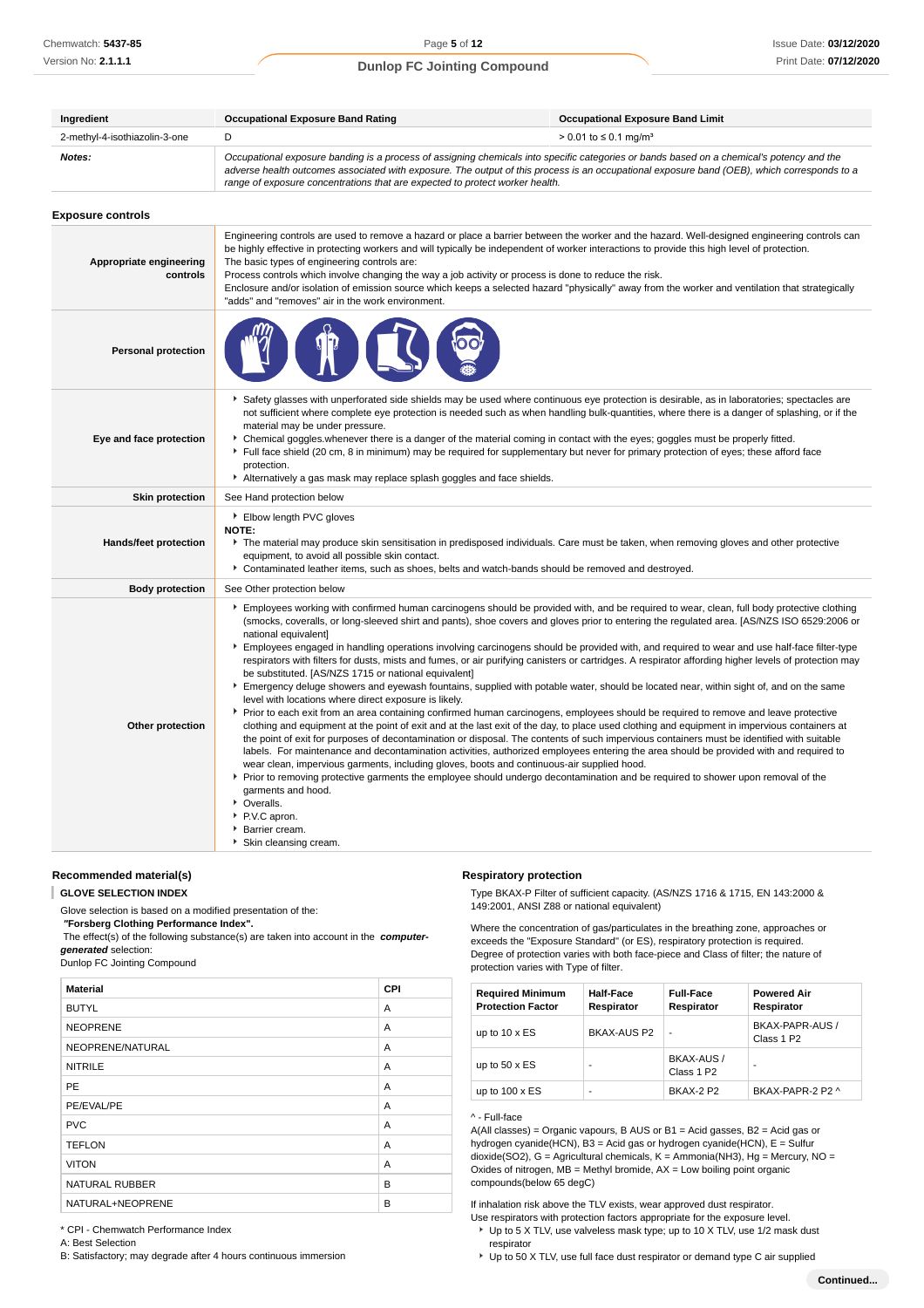C: Poor to Dangerous Choice for other than short term immersion

**NOTE**: As a series of factors will influence the actual performance of the glove, a final selection must be based on detailed observation. -

\* Where the glove is to be used on a short term, casual or infrequent basis, factors such as "feel" or convenience (e.g. disposability), may dictate a choice of gloves which might otherwise be unsuitable following long-term or frequent use. A qualified practitioner should be consulted.

respirator

- Up to 500 X TLV, use powered air-purifying dust respirator or a Type C pressure demand supplied-air respirator
- Over 500 X TLV wear full-face self-contained breathing apparatus with positive pressure mode or a combination respirator with a Type C positive pressure supplied-air full-face respirator and an auxiliary self-contained breathing apparatus operated in pressure demand or other positive pressure mode
- Cartridge respirators should never be used for emergency ingress or in areas of unknown vapour concentrations or oxygen content.
- The wearer must be warned to leave the contaminated area immediately on detecting any odours through the respirator. The odour may indicate that the mask is not functioning properly, that the vapour concentration is too high, or that the mask is not properly fitted. Because of these limitations, only restricted use of cartridge respirators is considered appropriate.
- Cartridge performance is affected by humidity. Cartridges should be changed after 2 hr of continuous use unless it is determined that the humidity is less than 75%, in which case, cartridges can be used for 4 hr. Used cartridges should be discarded daily, regardless of the length of time used

## **SECTION 9 Physical and chemical properties**

#### **Information on basic physical and chemical properties**

**Appearance** White to off white non-slump paste; does not mix with water.

| <b>Physical state</b>                           | Non Slump Paste | Relative density (Water = 1)               | Not Available  |
|-------------------------------------------------|-----------------|--------------------------------------------|----------------|
| Odour                                           | Not Available   | Partition coefficient n-octanol<br>/ water | Not Available  |
| <b>Odour threshold</b>                          | Not Available   | Auto-ignition temperature (°C)             | Not Applicable |
| pH (as supplied)                                | Not Available   | <b>Decomposition temperature</b>           | Not Available  |
| Melting point / freezing point<br>(°C)          | Not Available   | Viscosity (cSt)                            | Not Available  |
| Initial boiling point and boiling<br>range (°C) | Not Available   | Molecular weight (g/mol)                   | Not Applicable |
| Flash point (°C)                                | Not Applicable  | <b>Taste</b>                               | Not Available  |
| <b>Evaporation rate</b>                         | Not Available   | <b>Explosive properties</b>                | Not Available  |
| Flammability                                    | Not Applicable  | <b>Oxidising properties</b>                | Not Available  |
| Upper Explosive Limit (%)                       | Not Applicable  | Surface Tension (dyn/cm or<br>mN/m         | Not Available  |
| Lower Explosive Limit (%)                       | Not Applicable  | <b>Volatile Component (%vol)</b>           | Not Available  |
| Vapour pressure (kPa)                           | Not Available   | Gas group                                  | Not Available  |
| Solubility in water                             | Immiscible      | pH as a solution (1%)                      | Not Available  |
| Vapour density (Air = 1)                        | Not Available   | VOC g/L                                    | 1.91           |

## **SECTION 10 Stability and reactivity**

| Reactivity                                 | See section 7                                                                                                                        |
|--------------------------------------------|--------------------------------------------------------------------------------------------------------------------------------------|
| <b>Chemical stability</b>                  | • Unstable in the presence of incompatible materials.<br>▶ Product is considered stable.<br>Hazardous polymerisation will not occur. |
| Possibility of hazardous<br>reactions      | See section 7                                                                                                                        |
| <b>Conditions to avoid</b>                 | See section 7                                                                                                                        |
| Incompatible materials                     | See section 7                                                                                                                        |
| <b>Hazardous decomposition</b><br>products | See section 5                                                                                                                        |

## **SECTION 11 Toxicological information**

| Information on toxicological effects |                                                                                                                                                                                                                                                                                                                                                                                                                                                                                                                                                                                                                                                                                                                                                                                                                                                                                           |
|--------------------------------------|-------------------------------------------------------------------------------------------------------------------------------------------------------------------------------------------------------------------------------------------------------------------------------------------------------------------------------------------------------------------------------------------------------------------------------------------------------------------------------------------------------------------------------------------------------------------------------------------------------------------------------------------------------------------------------------------------------------------------------------------------------------------------------------------------------------------------------------------------------------------------------------------|
| <b>Inhaled</b>                       | The material can cause respiratory irritation in some persons. The body's response to such irritation can cause further lung damage.<br>Inhalation of vapours may cause drowsiness and dizziness. This may be accompanied by sleepiness, reduced alertness, loss of reflexes, lack of<br>co-ordination, and vertigo.<br>Inhalation of vapours or aerosols (mists, fumes), generated by the material during the course of normal handling, may be damaging to the health<br>of the individual.<br>Effects on lungs are significantly enhanced in the presence of respirable particles.<br>Acute silicosis occurs under conditions of extremely high silica dust exposure particularly when the particle size of the dust is small. The disease<br>is rapidly progressive and spreads widely through the lungs within months of the initial exposure and causing death within 1 to 2 years. |
| Ingestion                            | Not normally a hazard due to the physical form of product. The material is a physical irritant to the gastro-intestinal tract                                                                                                                                                                                                                                                                                                                                                                                                                                                                                                                                                                                                                                                                                                                                                             |
| <b>Skin Contact</b>                  | The material may accentuate any pre-existing dermatitis condition<br>Open cuts, abraded or irritated skin should not be exposed to this material<br>Entry into the blood-stream, through, for example, cuts, abrasions or lesions, may produce systemic injury with harmful effects. Examine the skin<br>prior to the use of the material and ensure that any external damage is suitably protected.<br>The material may cause moderate inflammation of the skin either following direct contact or after a delay of some time. Repeated exposure can                                                                                                                                                                                                                                                                                                                                     |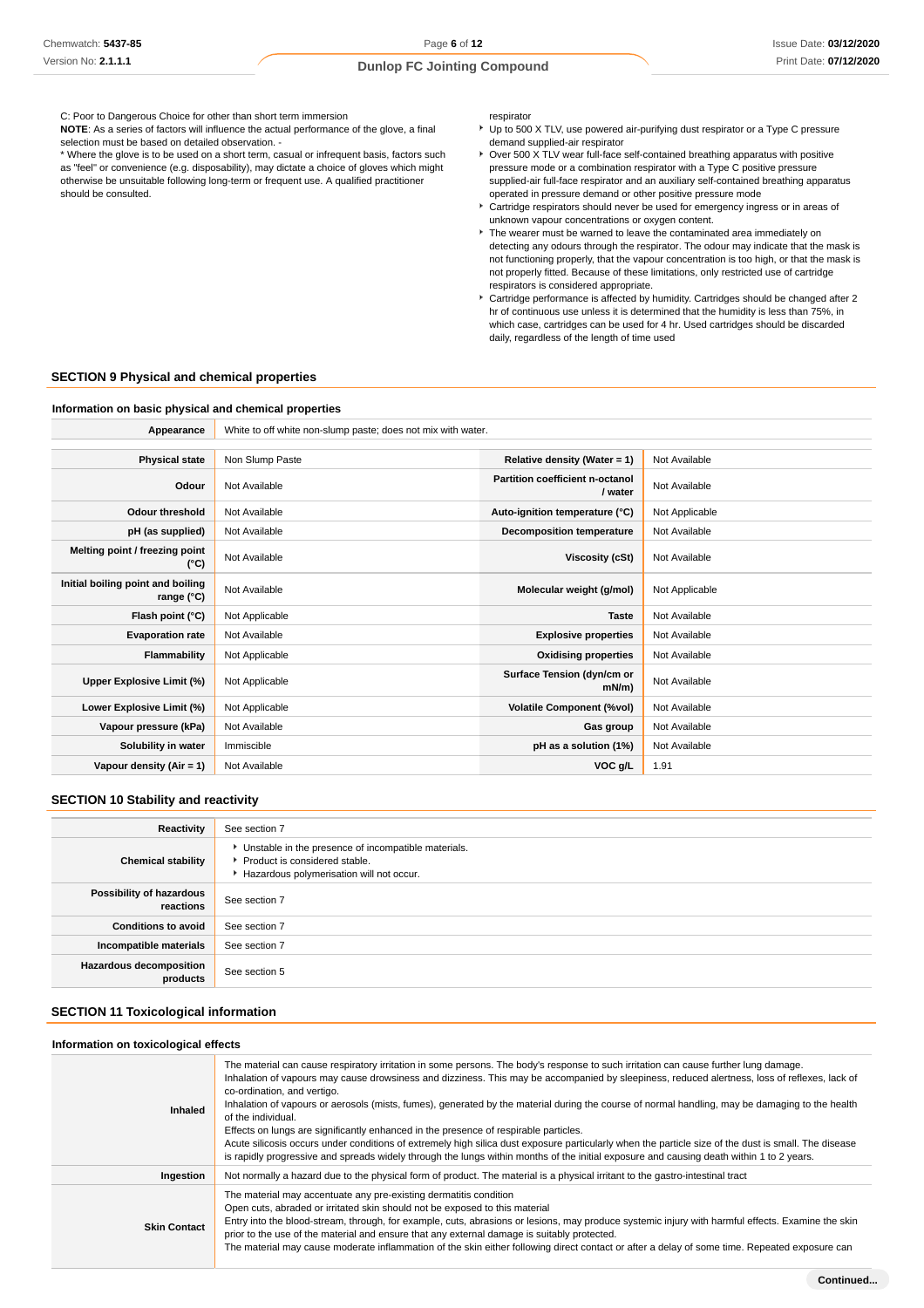**Continued...**

# **Dunlop FC Jointing Compound**

|         | cause contact dermatitis which is characterised by redness, swelling and blistering.                                                                                                                                                                                                                                                                                                                                                                                                                                                                                                                                                                                                                                                                                                                                                                                                                                                                                                                                                                                                                                                                                                                                                                                                                                                                                                                                                                                                                                                                                                                                                                                                                                                                                                                                                                                                                                                                                                                                                                                                                                                                                                                                                                                                                                                                                                                                                                                                                                                                                                                                                                                                                                                                                                                 |
|---------|------------------------------------------------------------------------------------------------------------------------------------------------------------------------------------------------------------------------------------------------------------------------------------------------------------------------------------------------------------------------------------------------------------------------------------------------------------------------------------------------------------------------------------------------------------------------------------------------------------------------------------------------------------------------------------------------------------------------------------------------------------------------------------------------------------------------------------------------------------------------------------------------------------------------------------------------------------------------------------------------------------------------------------------------------------------------------------------------------------------------------------------------------------------------------------------------------------------------------------------------------------------------------------------------------------------------------------------------------------------------------------------------------------------------------------------------------------------------------------------------------------------------------------------------------------------------------------------------------------------------------------------------------------------------------------------------------------------------------------------------------------------------------------------------------------------------------------------------------------------------------------------------------------------------------------------------------------------------------------------------------------------------------------------------------------------------------------------------------------------------------------------------------------------------------------------------------------------------------------------------------------------------------------------------------------------------------------------------------------------------------------------------------------------------------------------------------------------------------------------------------------------------------------------------------------------------------------------------------------------------------------------------------------------------------------------------------------------------------------------------------------------------------------------------------|
| Eye     | If applied to the eyes, this material causes severe eye damage.                                                                                                                                                                                                                                                                                                                                                                                                                                                                                                                                                                                                                                                                                                                                                                                                                                                                                                                                                                                                                                                                                                                                                                                                                                                                                                                                                                                                                                                                                                                                                                                                                                                                                                                                                                                                                                                                                                                                                                                                                                                                                                                                                                                                                                                                                                                                                                                                                                                                                                                                                                                                                                                                                                                                      |
| Chronic | Long-term exposure to respiratory irritants may result in airways disease, involving difficulty breathing and related whole-body problems.<br>Skin contact with the material is more likely to cause a sensitisation reaction in some persons compared to the general population.<br>This material can cause serious damage if one is exposed to it for long periods. It can be assumed that it contains a substance which can<br>produce severe defects.<br>Ample evidence from experiments exists that there is a suspicion this material directly reduces fertility.<br>Based on experience with animal studies, exposure to the material may result in toxic effects to the development of the foetus, at levels which do<br>not cause significant toxic effects to the mother.<br>Substance accumulation, in the human body, may occur and may cause some concern following repeated or long-term occupational exposure.<br>Pure calcium carbonate does not cause the disease pneumoconiosis probably due to its rapid elimination from the body. However, its unsterilised<br>particulates can infect the lung and airway to cause inflammation.<br>Crystalline silicas activate the inflammatory response of white blood cells after they injure the lung epithelium. Chronic exposure to crystalline<br>silicas reduces lung capacity and predisposes to chest infections.<br>High blood concentrations of calcium ion may give rise to dilation of blood vessels and depress heart function, leading to low blood pressure and<br>fainting (syncope). Calcium ions enhance the effects of digitalis on the heart, and may precipitate digitalis poisoning. Calcium salts also reduce<br>the absorption of tetracyclines. In newborns, giving calcium during treatment has resulted in calcification of soft tissue.<br>Chronic effects of exposure to diuron may include skin irritation, abnormal pigmentation, growth retardation, blurring of vision, abnormal liver,<br>spleen and thyroid effects; red blood cell destruction, or reduction of the blood's oxygen carrying capacity causing bluish discolouration and<br>breathlessness.<br>Harmful: danger of serious damage to health by prolonged exposure through inhalation.<br>Overexposure to the breathable dust may cause coughing, wheezing, difficulty in breathing and impaired lung function. Chronic symptoms may<br>include decreased vital lung capacity and chest infections. Repeated exposures in the workplace to high levels of fine-divided dusts may produce<br>a condition known as pneumoconiosis, which is the lodgement of any inhaled dusts in the lung, irrespective of the effect. This is particularly true<br>when a significant number of particles less than 0.5 microns (1/50000 inch) are present. |

| Compound<br>Not Available<br>Not Available<br><b>TOXICITY</b><br><b>IRRITATION</b><br>$0.3 \text{ mg/kg}^{[2]}$<br>Not Available<br>silica crystalline - quartz<br>50 mg/kg[2]<br>Oral (rat) LD50: =500 mg/kg $^{[2]}$<br><b>TOXICITY</b><br><b>IRRITATION</b><br>$0.3 \text{ mg/kg}^{[2]}$<br>Not Available<br>graded sand<br>50 mg/kg[2]<br>Oral (rat) LD50: =500 mg/kg <sup>[2]</sup><br><b>TOXICITY</b><br><b>IRRITATION</b><br>Oral (rat) LD50: 6450 mg/kg <sup>[2]</sup><br>Eye (rabbit): 0.75 mg/24h - SEVERE<br>Eye: no adverse effect observed (not irritating)[1]<br>calcium carbonate<br>Skin (rabbit): 500 mg/24h-moderate<br>Skin: no adverse effect observed (not irritating)[1]<br><b>TOXICITY</b><br><b>IRRITATION</b> |
|----------------------------------------------------------------------------------------------------------------------------------------------------------------------------------------------------------------------------------------------------------------------------------------------------------------------------------------------------------------------------------------------------------------------------------------------------------------------------------------------------------------------------------------------------------------------------------------------------------------------------------------------------------------------------------------------------------------------------------------|
|                                                                                                                                                                                                                                                                                                                                                                                                                                                                                                                                                                                                                                                                                                                                        |
|                                                                                                                                                                                                                                                                                                                                                                                                                                                                                                                                                                                                                                                                                                                                        |
|                                                                                                                                                                                                                                                                                                                                                                                                                                                                                                                                                                                                                                                                                                                                        |
|                                                                                                                                                                                                                                                                                                                                                                                                                                                                                                                                                                                                                                                                                                                                        |
|                                                                                                                                                                                                                                                                                                                                                                                                                                                                                                                                                                                                                                                                                                                                        |
|                                                                                                                                                                                                                                                                                                                                                                                                                                                                                                                                                                                                                                                                                                                                        |
|                                                                                                                                                                                                                                                                                                                                                                                                                                                                                                                                                                                                                                                                                                                                        |
|                                                                                                                                                                                                                                                                                                                                                                                                                                                                                                                                                                                                                                                                                                                                        |
|                                                                                                                                                                                                                                                                                                                                                                                                                                                                                                                                                                                                                                                                                                                                        |
|                                                                                                                                                                                                                                                                                                                                                                                                                                                                                                                                                                                                                                                                                                                                        |
|                                                                                                                                                                                                                                                                                                                                                                                                                                                                                                                                                                                                                                                                                                                                        |
|                                                                                                                                                                                                                                                                                                                                                                                                                                                                                                                                                                                                                                                                                                                                        |
|                                                                                                                                                                                                                                                                                                                                                                                                                                                                                                                                                                                                                                                                                                                                        |
|                                                                                                                                                                                                                                                                                                                                                                                                                                                                                                                                                                                                                                                                                                                                        |
|                                                                                                                                                                                                                                                                                                                                                                                                                                                                                                                                                                                                                                                                                                                                        |
| 0.0032 mg/kg <sup>[2]</sup><br>Eye: no adverse effect observed (not irritating)[1]                                                                                                                                                                                                                                                                                                                                                                                                                                                                                                                                                                                                                                                     |
| 0.04 mg/kg <sup>[2]</sup><br>Skin (rabbit)                                                                                                                                                                                                                                                                                                                                                                                                                                                                                                                                                                                                                                                                                             |
| C.I. Pigment White 6<br>60000 mg/kg[2]<br>Skin: no adverse effect observed (not irritating)[1]                                                                                                                                                                                                                                                                                                                                                                                                                                                                                                                                                                                                                                         |
| Oral (mouse) LD50: >10000 mg/kg <sup>[2]</sup>                                                                                                                                                                                                                                                                                                                                                                                                                                                                                                                                                                                                                                                                                         |
| Oral (rat) LD50: >2000 mg/kg[1]                                                                                                                                                                                                                                                                                                                                                                                                                                                                                                                                                                                                                                                                                                        |
| <b>TOXICITY</b><br><b>IRRITATION</b>                                                                                                                                                                                                                                                                                                                                                                                                                                                                                                                                                                                                                                                                                                   |
| Oral (mouse) LD50: 3500 mg/kg <sup>[2]</sup><br>Eye (rabbit): 1% SEVERE<br>octylphenol, ethoxylated                                                                                                                                                                                                                                                                                                                                                                                                                                                                                                                                                                                                                                    |
| Oral (rat) LD50: 2800 mg/kg[2]                                                                                                                                                                                                                                                                                                                                                                                                                                                                                                                                                                                                                                                                                                         |
| <b>TOXICITY</b><br><b>IRRITATION</b>                                                                                                                                                                                                                                                                                                                                                                                                                                                                                                                                                                                                                                                                                                   |
| 150 mg/kg[2]<br>Eye (rabbit): 5 mg SEVERE                                                                                                                                                                                                                                                                                                                                                                                                                                                                                                                                                                                                                                                                                              |
| Eye: adverse effect observed (irritating)[1]<br>Dermal (rabbit) LD50: 2830 mg/kg <sup>[2]</sup>                                                                                                                                                                                                                                                                                                                                                                                                                                                                                                                                                                                                                                        |
| nonylphenol, ethoxylated<br>Skin (human): 15 mg/3D mild                                                                                                                                                                                                                                                                                                                                                                                                                                                                                                                                                                                                                                                                                |
|                                                                                                                                                                                                                                                                                                                                                                                                                                                                                                                                                                                                                                                                                                                                        |
| Skin (rabbit): 500 mg mild                                                                                                                                                                                                                                                                                                                                                                                                                                                                                                                                                                                                                                                                                                             |
| Skin: adverse effect observed (irritating)[1]                                                                                                                                                                                                                                                                                                                                                                                                                                                                                                                                                                                                                                                                                          |
| <b>TOXICITY</b><br><b>IRRITATION</b>                                                                                                                                                                                                                                                                                                                                                                                                                                                                                                                                                                                                                                                                                                   |
| Oral (rat) LD50: 1020 mg/kg <sup>[2]</sup><br>Eye: adverse effect observed (irreversible damage)[1]                                                                                                                                                                                                                                                                                                                                                                                                                                                                                                                                                                                                                                    |
| 1,2-benzisothiazoline-3-one<br>Skin: no adverse effect observed (not irritating)[1]<br>Oral (rat) LD50: 670 mg/kg <sup>[2]</sup>                                                                                                                                                                                                                                                                                                                                                                                                                                                                                                                                                                                                       |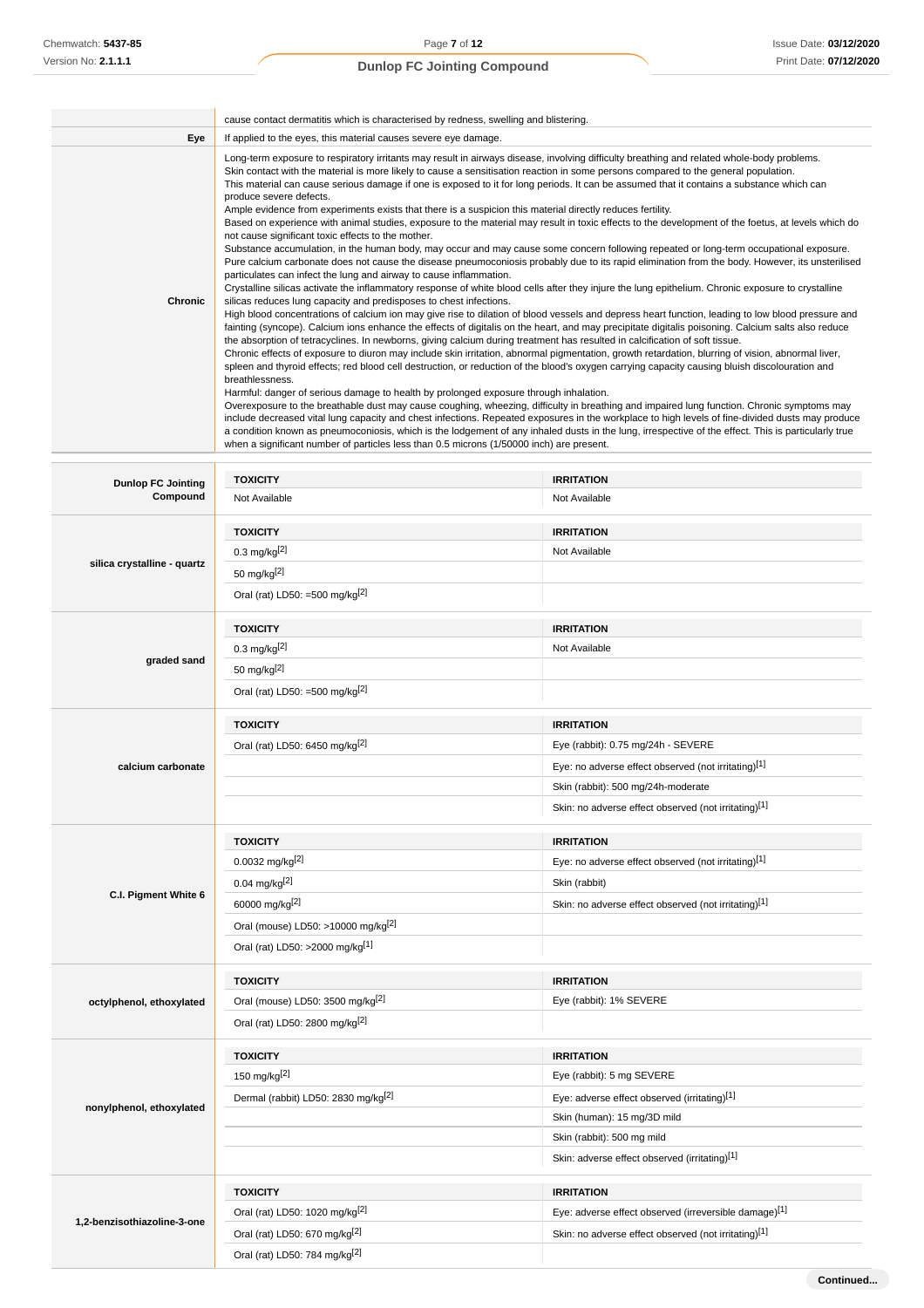|                                    | <b>TOXICITY</b>                                                                                                                                                                                                                                                                                                                                                                                                                                                                                                                                                                                                                                                                                                                                                                                                                                                                                                                                                                                                                                                                                                                                                                                                                                                                                                                                                                                                                                                                                                                                                                                                                                                                                                                                                                                                                                                                                                                                                                                                                                                                                          | <b>IRRITATION</b>                                                                                                                                                                                                                                                                                                                                                                                                                                                                                                                                                                                                                                                                                                                                            |  |
|------------------------------------|----------------------------------------------------------------------------------------------------------------------------------------------------------------------------------------------------------------------------------------------------------------------------------------------------------------------------------------------------------------------------------------------------------------------------------------------------------------------------------------------------------------------------------------------------------------------------------------------------------------------------------------------------------------------------------------------------------------------------------------------------------------------------------------------------------------------------------------------------------------------------------------------------------------------------------------------------------------------------------------------------------------------------------------------------------------------------------------------------------------------------------------------------------------------------------------------------------------------------------------------------------------------------------------------------------------------------------------------------------------------------------------------------------------------------------------------------------------------------------------------------------------------------------------------------------------------------------------------------------------------------------------------------------------------------------------------------------------------------------------------------------------------------------------------------------------------------------------------------------------------------------------------------------------------------------------------------------------------------------------------------------------------------------------------------------------------------------------------------------|--------------------------------------------------------------------------------------------------------------------------------------------------------------------------------------------------------------------------------------------------------------------------------------------------------------------------------------------------------------------------------------------------------------------------------------------------------------------------------------------------------------------------------------------------------------------------------------------------------------------------------------------------------------------------------------------------------------------------------------------------------------|--|
| 2-methyl-4-isothiazolin-3-one      | Not Available                                                                                                                                                                                                                                                                                                                                                                                                                                                                                                                                                                                                                                                                                                                                                                                                                                                                                                                                                                                                                                                                                                                                                                                                                                                                                                                                                                                                                                                                                                                                                                                                                                                                                                                                                                                                                                                                                                                                                                                                                                                                                            | Eye: adverse effect observed (irreversible damage)[1]                                                                                                                                                                                                                                                                                                                                                                                                                                                                                                                                                                                                                                                                                                        |  |
|                                    |                                                                                                                                                                                                                                                                                                                                                                                                                                                                                                                                                                                                                                                                                                                                                                                                                                                                                                                                                                                                                                                                                                                                                                                                                                                                                                                                                                                                                                                                                                                                                                                                                                                                                                                                                                                                                                                                                                                                                                                                                                                                                                          | Skin: adverse effect observed (corrosive)[1]                                                                                                                                                                                                                                                                                                                                                                                                                                                                                                                                                                                                                                                                                                                 |  |
| Legend:                            | 1. Value obtained from Europe ECHA Registered Substances - Acute toxicity 2.* Value obtained from manufacturer's SDS. Unless otherwise<br>specified data extracted from RTECS - Register of Toxic Effect of chemical Substances                                                                                                                                                                                                                                                                                                                                                                                                                                                                                                                                                                                                                                                                                                                                                                                                                                                                                                                                                                                                                                                                                                                                                                                                                                                                                                                                                                                                                                                                                                                                                                                                                                                                                                                                                                                                                                                                          |                                                                                                                                                                                                                                                                                                                                                                                                                                                                                                                                                                                                                                                                                                                                                              |  |
|                                    |                                                                                                                                                                                                                                                                                                                                                                                                                                                                                                                                                                                                                                                                                                                                                                                                                                                                                                                                                                                                                                                                                                                                                                                                                                                                                                                                                                                                                                                                                                                                                                                                                                                                                                                                                                                                                                                                                                                                                                                                                                                                                                          |                                                                                                                                                                                                                                                                                                                                                                                                                                                                                                                                                                                                                                                                                                                                                              |  |
|                                    | <b>WARNING:</b> For inhalation exposure <i>QNLY</i> : This substance has been classified by the IARC as Group 1: CARCINOGENIC TO HUMANS                                                                                                                                                                                                                                                                                                                                                                                                                                                                                                                                                                                                                                                                                                                                                                                                                                                                                                                                                                                                                                                                                                                                                                                                                                                                                                                                                                                                                                                                                                                                                                                                                                                                                                                                                                                                                                                                                                                                                                  |                                                                                                                                                                                                                                                                                                                                                                                                                                                                                                                                                                                                                                                                                                                                                              |  |
| SILICA CRYSTALLINE - QUARTZ        | The International Agency for Research on Cancer (IARC) has classified occupational exposures to respirable $\leq$ 5 um) crystalline silica as<br>being carcinogenic to humans. This classification is based on what IARC considered sufficient evidence from epidemiological studies of<br>humans for the carcinogenicity of inhaled silica in the forms of quartz and cristobalite. Crystalline silica is also known to cause silicosis, a<br>non-cancerous lung disease.<br>Intermittent exposure produces; focal fibrosis, (pneumoconiosis), cough, dyspnoea, liver tumours.<br>* Millions of particles per cubic foot (based on impinger samples counted by light field techniques).<br>NOTE: the physical nature of quartz in the product determines whether it is likely to present a chronic health problem. To be a hazard the<br>material must enter the breathing zone as respirable particles.                                                                                                                                                                                                                                                                                                                                                                                                                                                                                                                                                                                                                                                                                                                                                                                                                                                                                                                                                                                                                                                                                                                                                                                                |                                                                                                                                                                                                                                                                                                                                                                                                                                                                                                                                                                                                                                                                                                                                                              |  |
| <b>CALCIUM CARBONATE</b>           | No evidence of carcinogenic properties. No evidence of mutagenic or teratogenic effects.                                                                                                                                                                                                                                                                                                                                                                                                                                                                                                                                                                                                                                                                                                                                                                                                                                                                                                                                                                                                                                                                                                                                                                                                                                                                                                                                                                                                                                                                                                                                                                                                                                                                                                                                                                                                                                                                                                                                                                                                                 |                                                                                                                                                                                                                                                                                                                                                                                                                                                                                                                                                                                                                                                                                                                                                              |  |
| <b>C.I. PIGMENT WHITE 6</b>        | the outermost layer of the skin, suggesting that healthy skin may be an effective barrier. There is no substantive data on genetic damage,<br>though cases have been reported in experimental animals.<br>The substance is classified by IARC as Group 3:<br>NOT classifiable as to its carcinogenicity to humans.<br>Evidence of carcinogenicity may be inadequate or limited in animal testing.<br>Substance has been investigated as a mutagen, tumorigen and primary irritant.                                                                                                                                                                                                                                                                                                                                                                                                                                                                                                                                                                                                                                                                                                                                                                                                                                                                                                                                                                                                                                                                                                                                                                                                                                                                                                                                                                                                                                                                                                                                                                                                                       | Exposure to titanium dioxide is via inhalation, swallowing or skin contact. When inhaled, it may deposit in lung tissue and lymph nodes causing<br>dysfunction of the lungs and immune system. Absorption by the stomach and intestines depends on the size of the particle. It penetrated only                                                                                                                                                                                                                                                                                                                                                                                                                                                              |  |
| OCTYLPHENOL, ETHOXYLATED           | Octoxynols:<br>Octoxynols of various chain lengths as well as octoxynol salts and organic acids function in cosmetics either as surfactants-emulsifying agents,<br>surfactants-cleansing agents, surfactant-solubilizing agents, or surfactants-hydrotropes in a wide variety of cosmetic products at concentrations<br>ranging from 0.0008% to 25%, with most less than 5.0%. The octoxynols are chemically similar to nonoxynols Long-chain nonoxynols (9 and<br>above) were considered safe as used, whereas short-chain nonoxynols (8 and below) were considered safe as used in rinse-off products and<br>safe at concentrations less than 5% in leave-on formulations. Acute exposure of hamsters to Octoxynol-9 by bronchopulmonary lavage<br>produced pneumonia, pulmonary edema, and intra-alveolar hemorrhage.                                                                                                                                                                                                                                                                                                                                                                                                                                                                                                                                                                                                                                                                                                                                                                                                                                                                                                                                                                                                                                                                                                                                                                                                                                                                                 |                                                                                                                                                                                                                                                                                                                                                                                                                                                                                                                                                                                                                                                                                                                                                              |  |
| NONYLPHENOL,<br><b>ETHOXYLATED</b> | For nonylphenol and its compounds:<br>Alkylphenols like nonylphenol and bisphenol A have estrogenic effects in the body. They are known as xenoestrogens. Estrogenic substances<br>and other endocrine disruptors are compounds that have hormone-like effects in both wildlife and humans. Xenoestrogens usually function by<br>binding to estrogen receptors and acting competitively against natural estrogens.<br>Polyethers (such as ethoxylated surfactants and polyethylene glycols) are highly susceptible to being oxidized in the air. They then form<br>complex mixtures of oxidation products.<br>Animal testing reveals that whole the pure, non-oxidised surfactant is non-sensitizing, many of the oxidation products are sensitisers. The<br>oxidization products also cause irritation.<br>For nonylphenol:<br>Animal testing suggests that repeated exposure to nonylphenol may cause liver changes and kidney dysfunction. Nonylphenol was not found<br>to cause mutations or chromosomal aberrations.                                                                                                                                                                                                                                                                                                                                                                                                                                                                                                                                                                                                                                                                                                                                                                                                                                                                                                                                                                                                                                                                                |                                                                                                                                                                                                                                                                                                                                                                                                                                                                                                                                                                                                                                                                                                                                                              |  |
| 1,2-BENZISOTHIAZOLINE-3-ONE        | Acute toxicity data show that 1,2-benzisothiazoline-3-one (BIT) is moderately toxic by the oral and dermal routes but that this chemical is a<br>severe eye irritant. Irritation to the skin from acute data show only mild skin irritation, but repeated dermal application indicated a more<br>significant skin irritation response.<br>The neurotoxicity observed in the rat acute oral toxicity study (piloerection and upward curvature of the spine at 300 mg/kg and above;<br>decreased activity, prostration, decreased abdominal muscle tone, reduced righting reflex, and decreased rate and depth of breathing at 900<br>post-dose at a dose of 2000 mg/kg) were felt to be at exposures in excess of those expected from the use pattern of this pesticide and that<br>such effects would not be observed at estimated exposure doses.<br>Subchronic oral toxicity studies showed systemic effects after repeated oral administration including decreased body weight, increased<br>included alterations in blood chemistry (decreased plasma albumin, total protein, and alanine aminotransferase) and increased absolute liver<br>weight.<br>Developmental toxicity studies were conducted in rats with maternal effects including decreased body weight gain, decreased food<br>unossified sternebrae) but not external or visceral abnormalities.<br>in the stomach.                                                                                                                                                                                                                                                                                                                                                                                                                                                                                                                                                                                                                                                                                                                     | mg/kg) and the acute dermal toxicity study (upward curvature of the spine was observed in increased incidence, but this was absent after day 5<br>incidence of forestomach hyperplasia, and non-glandular stomach lesions in rats. In dogs, the effects occurred at lower doses than in rats, and<br>consumption, and clinical toxicity signs (audible breathing, haircoat staining of the anogenital region, dry brown material around the nasal area)<br>as well as increased mortality. Developmental effects consisted of increases in skeletal abnormalities (extra sites of ossification of skull bones,<br>Reproductive toxicity: In a two- generation reproduction study, parental toxicity was observed at 500 ppm and was characterized by lesions |  |
| 2-METHYL-<br>4-ISOTHIAZOLIN-3-ONE  | Based on laboratory and animal testing, exposure to the material may result in irreversible effects and mutations in humans.<br>In light of potential adverse effects, and to ensure a harmonised risk assessment and management, the EU regulatory framework for biocides<br>has been established with the objective of ensuring a high level of protection of human and animal health and the environment. To this aim, it is<br>required that risk assessment of biocidal products is carried out before they can be placed on the market. A central element in the risk<br>assessment of the biocidal products are the utilization instructions that defines the dosage, application method and amount of applications and<br>thus the exposure of humans and the environment to the biocidal substance.<br>Humans may be exposed to biocidal products in different ways in both occupational and domestic settings. Many biocidal products are<br>intended for industrial sectors or professional uses only, whereas other biocidal products are commonly available for private use by<br>non-professional users.<br>The material may be irritating to the eye, with prolonged contact causing inflammation. Repeated or prolonged exposure to irritants may<br>produce conjunctivitis.<br>Formaldehyde generators (releasers) are often used as preservatives. The maximum authorised concentration of free formaldehyde is 0.2%<br>and must be labelled with the warning sign "contains formaldehyde" where the concentration exceeds 0.05%. The use of formaldehyde-<br>releasing preservatives ensures that the level of free formaldehyde in the products is always low but sufficient to inhibit microbial growth - it<br>disrupts metabolism to cause death of the organism. However there is a concern that formaldehyde generators can produce amines capable of<br>causing cancers (nitrosamines) when used in formulations containing amines.<br>NOTE: Substance has been shown to be mutagenic in at least one assay, or belongs to a family of chemicals producing damage or change to |                                                                                                                                                                                                                                                                                                                                                                                                                                                                                                                                                                                                                                                                                                                                                              |  |

cellular DNA.

**Continued...**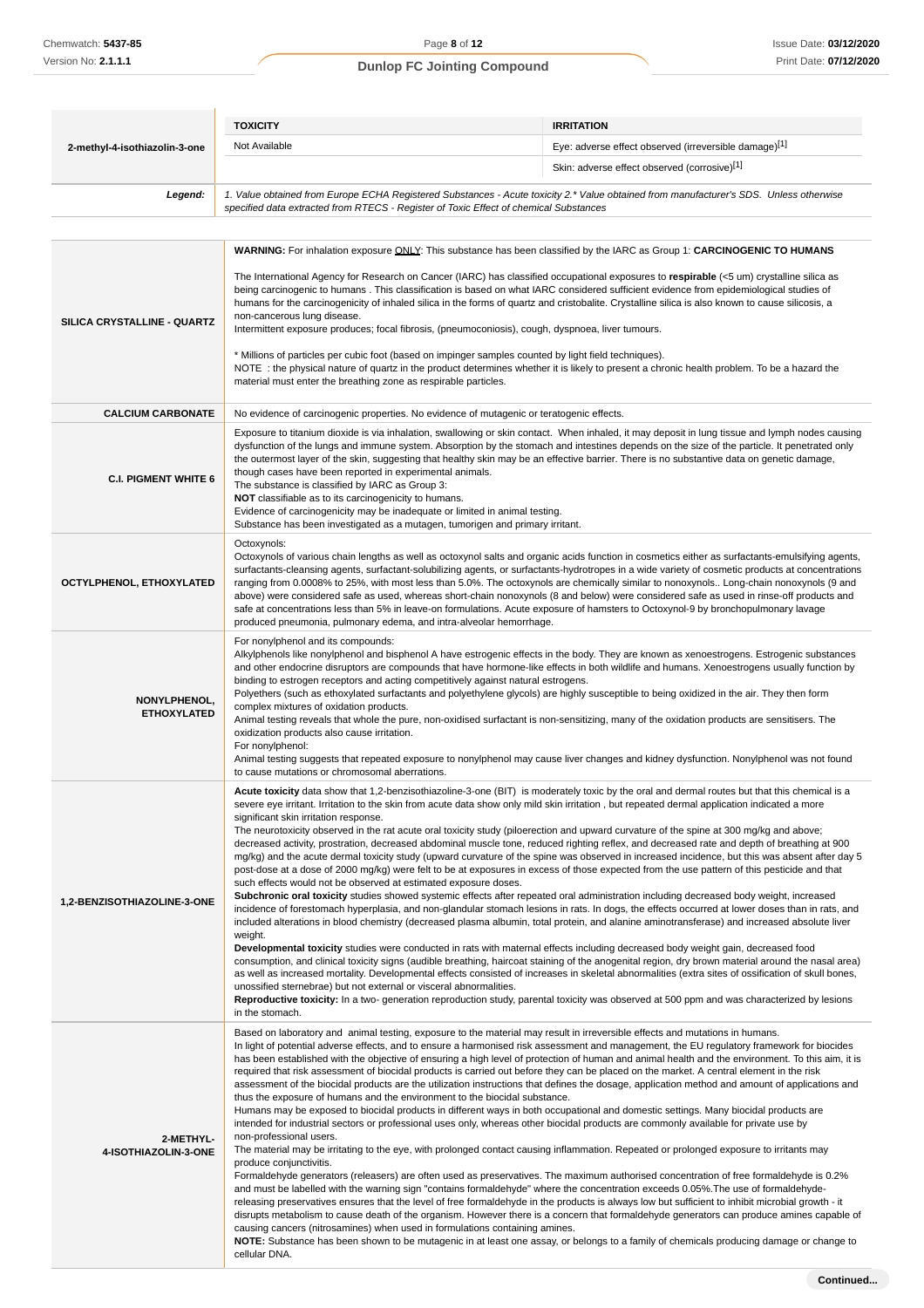|                                                                                                              | Considered to be a minor sensitiser in Kathon CG (1) (1). Bruze etal - Contact Dermatitis 20: 219-39, 1989                                                                                                                                                                                                                                                                                                                                                                                                                                                                                                                                                                                                                                                                                   |                                                                                                                                                                                                                                                                                                                                                                                                                                                                                                                                                                                                                                                                                                                                                                                                                                                                                                                                                |                                                                                                                                               |  |
|--------------------------------------------------------------------------------------------------------------|----------------------------------------------------------------------------------------------------------------------------------------------------------------------------------------------------------------------------------------------------------------------------------------------------------------------------------------------------------------------------------------------------------------------------------------------------------------------------------------------------------------------------------------------------------------------------------------------------------------------------------------------------------------------------------------------------------------------------------------------------------------------------------------------|------------------------------------------------------------------------------------------------------------------------------------------------------------------------------------------------------------------------------------------------------------------------------------------------------------------------------------------------------------------------------------------------------------------------------------------------------------------------------------------------------------------------------------------------------------------------------------------------------------------------------------------------------------------------------------------------------------------------------------------------------------------------------------------------------------------------------------------------------------------------------------------------------------------------------------------------|-----------------------------------------------------------------------------------------------------------------------------------------------|--|
| <b>GRADED SAND &amp; 2-METHYL-</b><br>4-ISOTHIAZOLIN-3-ONE                                                   | No significant acute toxicological data identified in literature search.                                                                                                                                                                                                                                                                                                                                                                                                                                                                                                                                                                                                                                                                                                                     |                                                                                                                                                                                                                                                                                                                                                                                                                                                                                                                                                                                                                                                                                                                                                                                                                                                                                                                                                |                                                                                                                                               |  |
| <b>CALCIUM CARBONATE &amp;</b><br>2-METHYL-<br>4-ISOTHIAZOLIN-3-ONE                                          | Asthma-like symptoms may continue for months or even years after exposure to the material ends. This may be due to a non-allergic condition<br>known as reactive airways dysfunction syndrome (RADS) which can occur after exposure to high levels of highly irritating compound. Main<br>criteria for diagnosing RADS include the absence of previous airways disease in a non-atopic individual, with sudden onset of persistent<br>asthma-like symptoms within minutes to hours of a documented exposure to the irritant. Other criteria for diagnosis of RADS include a<br>reversible airflow pattern on lung function tests, moderate to severe bronchial hyperreactivity on methacholine challenge testing, and the lack<br>of minimal lymphocytic inflammation, without eosinophilia. |                                                                                                                                                                                                                                                                                                                                                                                                                                                                                                                                                                                                                                                                                                                                                                                                                                                                                                                                                |                                                                                                                                               |  |
| <b>CALCIUM CARBONATE &amp;</b><br>OCTYLPHENOL, ETHOXYLATED<br>& NONYLPHENOL,<br><b>ETHOXYLATED</b>           | The material may produce severe irritation to the eye causing pronounced inflammation. Repeated or prolonged exposure to irritants may<br>produce conjunctivitis.                                                                                                                                                                                                                                                                                                                                                                                                                                                                                                                                                                                                                            |                                                                                                                                                                                                                                                                                                                                                                                                                                                                                                                                                                                                                                                                                                                                                                                                                                                                                                                                                |                                                                                                                                               |  |
| <b>CALCIUM CARBONATE &amp;</b><br>NONYLPHENOL.<br><b>ETHOXYLATED &amp; 2-METHYL-</b><br>4-ISOTHIAZOLIN-3-ONE | of vesicles, scaling and thickening of the skin.                                                                                                                                                                                                                                                                                                                                                                                                                                                                                                                                                                                                                                                                                                                                             |                                                                                                                                                                                                                                                                                                                                                                                                                                                                                                                                                                                                                                                                                                                                                                                                                                                                                                                                                | The material may cause skin irritation after prolonged or repeated exposure and may produce on contact skin redness, swelling, the production |  |
| OCTYLPHENOL, ETHOXYLATED<br>& NONYLPHENOL,<br><b>ETHOXYLATED</b>                                             | ethoxylates has ever been reported.                                                                                                                                                                                                                                                                                                                                                                                                                                                                                                                                                                                                                                                                                                                                                          | Humans have regular contact with alcohol ethoxylates through a variety of industrial and consumer products such as soaps, detergents and<br>other cleaning products. Exposure to these chemicals can occur through swallowing, inhalation, or contact with the skin or eyes. Studies of<br>acute toxicity show that relatively high volumes would have to occur to produce any toxic response. No death due to poisoning with alcohol<br>Both laboratory and animal testing has shown that there is no evidence for alcohol ethoxylates (AEs) causing genetic damage, mutations or<br>cancer. No adverse reproductive or developmental effects were observed.<br>Tri-ethylene glycol ethers undergo enzymatic oxidation to toxic alkoxy acids. They may irritate the skin and the eyes. At high oral doses, they<br>may cause depressed reflexes, flaccid muscle tone, breathing difficulty and coma. Death may result in experimental animal. |                                                                                                                                               |  |
| 1,2-BENZISOTHIAZOLINE-3-ONE<br>& 2-METHYL-<br>4-ISOTHIAZOLIN-3-ONE                                           | The following information refers to contact allergens as a group and may not be specific to this product.<br>Contact allergies quickly manifest themselves as contact eczema, more rarely as urticaria or Quincke's oedema. The pathogenesis of contact<br>eczema involves a cell-mediated (T lymphocytes) immune reaction of the delayed type. Other allergic skin reactions, e.g. contact urticaria,<br>involve antibody-mediated immune reactions. The significance of the contact allergen is not simply determined by its sensitisation potential: the<br>distribution of the substance and the opportunities for contact with it are equally important.                                                                                                                                |                                                                                                                                                                                                                                                                                                                                                                                                                                                                                                                                                                                                                                                                                                                                                                                                                                                                                                                                                |                                                                                                                                               |  |
| <b>Acute Toxicity</b>                                                                                        | ×<br>×<br>Carcinogenicity                                                                                                                                                                                                                                                                                                                                                                                                                                                                                                                                                                                                                                                                                                                                                                    |                                                                                                                                                                                                                                                                                                                                                                                                                                                                                                                                                                                                                                                                                                                                                                                                                                                                                                                                                |                                                                                                                                               |  |
| <b>Skin Irritation/Corrosion</b>                                                                             | ✔                                                                                                                                                                                                                                                                                                                                                                                                                                                                                                                                                                                                                                                                                                                                                                                            | Reproductivity                                                                                                                                                                                                                                                                                                                                                                                                                                                                                                                                                                                                                                                                                                                                                                                                                                                                                                                                 | ✔                                                                                                                                             |  |
| <b>Serious Eye Damage/Irritation</b>                                                                         | ✔                                                                                                                                                                                                                                                                                                                                                                                                                                                                                                                                                                                                                                                                                                                                                                                            | <b>STOT - Single Exposure</b>                                                                                                                                                                                                                                                                                                                                                                                                                                                                                                                                                                                                                                                                                                                                                                                                                                                                                                                  | ✔                                                                                                                                             |  |
| <b>Respiratory or Skin</b><br>sensitisation                                                                  | $\checkmark$                                                                                                                                                                                                                                                                                                                                                                                                                                                                                                                                                                                                                                                                                                                                                                                 | <b>STOT - Repeated Exposure</b>                                                                                                                                                                                                                                                                                                                                                                                                                                                                                                                                                                                                                                                                                                                                                                                                                                                                                                                | ✔                                                                                                                                             |  |
| <b>Mutagenicity</b>                                                                                          | ×                                                                                                                                                                                                                                                                                                                                                                                                                                                                                                                                                                                                                                                                                                                                                                                            | <b>Aspiration Hazard</b>                                                                                                                                                                                                                                                                                                                                                                                                                                                                                                                                                                                                                                                                                                                                                                                                                                                                                                                       | ×                                                                                                                                             |  |
|                                                                                                              |                                                                                                                                                                                                                                                                                                                                                                                                                                                                                                                                                                                                                                                                                                                                                                                              |                                                                                                                                                                                                                                                                                                                                                                                                                                                                                                                                                                                                                                                                                                                                                                                                                                                                                                                                                |                                                                                                                                               |  |

**Legend:**  $\mathbf{X}$  – Data either not available or does not fill the criteria for classification

– Data available to make classification

# **SECTION 12 Ecological information**

| <b>Toxicity</b>                                           |                  |                           |                               |                  |                         |
|-----------------------------------------------------------|------------------|---------------------------|-------------------------------|------------------|-------------------------|
|                                                           | Endpoint         | <b>Test Duration (hr)</b> | <b>Species</b>                | Value            | Source                  |
| <b>Dunlop FC Jointing</b><br>Not<br>Compound<br>Available |                  | Not Available             | Not Available                 | Not<br>Available | Not<br>Available        |
|                                                           | Endpoint         | <b>Test Duration (hr)</b> | <b>Species</b>                | Value            | <b>Source</b>           |
| silica crystalline - quartz                               | Not<br>Available | Not Available             | Not Available                 | Not<br>Available | Not<br>Available        |
|                                                           | Endpoint         | <b>Test Duration (hr)</b> | <b>Species</b>                | Value            | <b>Source</b>           |
| graded sand                                               | Not<br>Available | Not Available             | Not Available                 | Not<br>Available | Not<br>Available        |
|                                                           | Endpoint         | <b>Test Duration (hr)</b> | <b>Species</b>                | Value            | Source                  |
|                                                           | EC50             | 72                        | Algae or other aquatic plants | $>14$ mg/L       | $\overline{2}$          |
| calcium carbonate                                         | EC10             | 72                        | Algae or other aquatic plants | $>14$ mg/L       | 2                       |
|                                                           | <b>NOEC</b>      | 72                        | Algae or other aquatic plants | 14mg/L           | $\overline{2}$          |
|                                                           | Endpoint         | <b>Test Duration (hr)</b> | <b>Species</b>                | Value            | Source                  |
|                                                           | <b>LC50</b>      | 96                        | Fish                          | $>1$ -mg/L       | $\overline{\mathbf{c}}$ |
| C.I. Pigment White 6                                      | EC50             | 48                        | Crustacea                     | $>1$ -mg/L       | $\overline{2}$          |
|                                                           | <b>EC50</b>      | 72                        | Algae or other aquatic plants | $>10$ -mg/L      | 2                       |
|                                                           | <b>NOEC</b>      | 504                       | Crustacea                     | $<$ 0.1 $mg/L$   | $\overline{2}$          |
|                                                           | Endpoint         | <b>Test Duration (hr)</b> | <b>Species</b>                | Value            | Source                  |
| octylphenol, ethoxylated                                  | <b>LC50</b>      | 96                        | Fish                          | 28mg/L           | 6                       |
|                                                           | <b>EC50</b>      | 96                        | Algae or other aquatic plants | $0.21$ mg/L      | 5                       |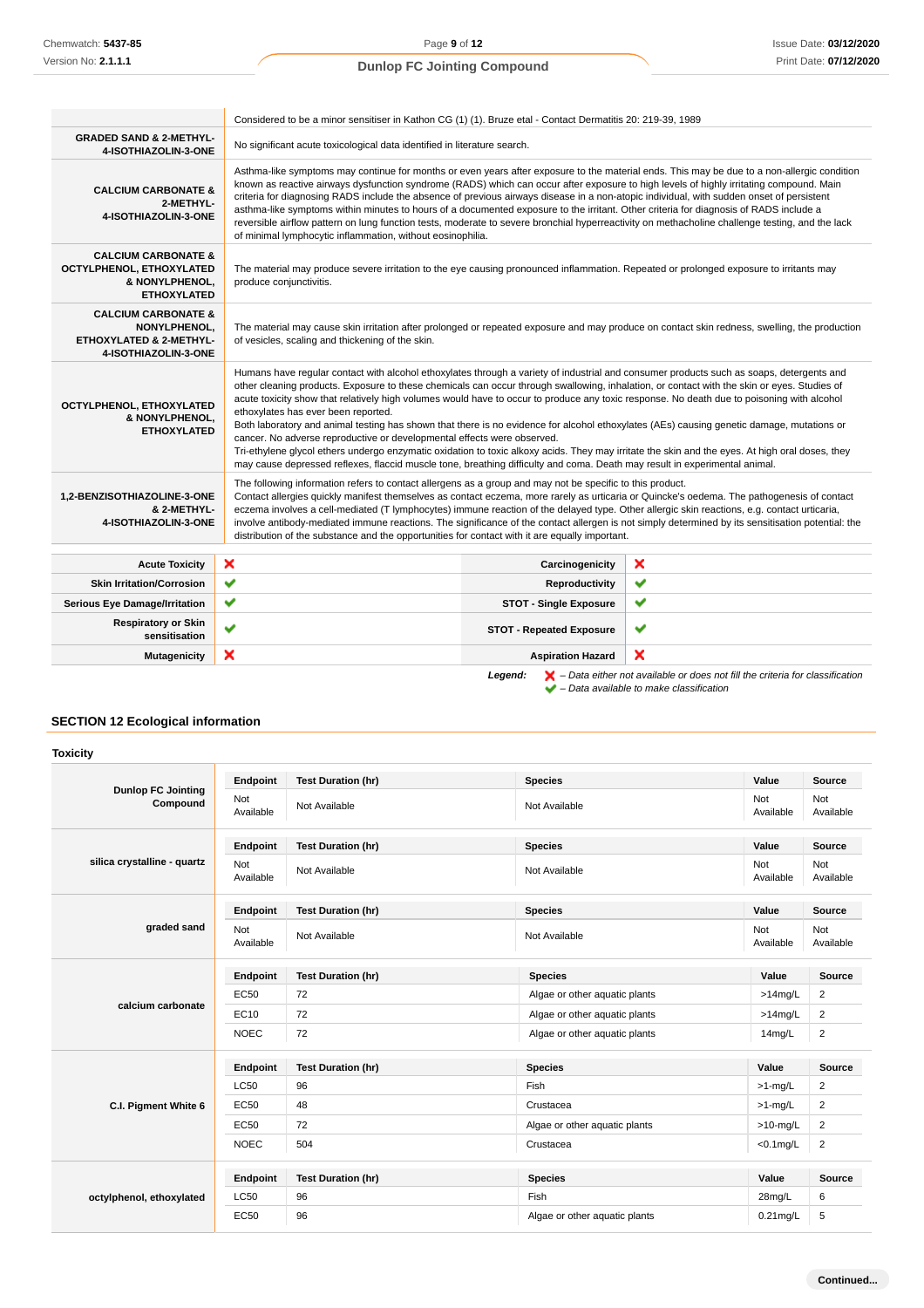|                               | Endpoint    | <b>Test Duration (hr)</b>                                                                                                                                                                                                                                                                                                                                                                       | <b>Species</b>                | Value               | <b>Source</b> |
|-------------------------------|-------------|-------------------------------------------------------------------------------------------------------------------------------------------------------------------------------------------------------------------------------------------------------------------------------------------------------------------------------------------------------------------------------------------------|-------------------------------|---------------------|---------------|
| nonylphenol, ethoxylated      | EC50        | 48                                                                                                                                                                                                                                                                                                                                                                                              | Crustacea                     | 1.43mg/L            | 2             |
|                               | EC50        | 72                                                                                                                                                                                                                                                                                                                                                                                              | Algae or other aquatic plants | $2.5$ mg/L          | 2             |
|                               | Endpoint    | <b>Test Duration (hr)</b>                                                                                                                                                                                                                                                                                                                                                                       | <b>Species</b>                | Value               | <b>Source</b> |
|                               | <b>LC50</b> | 96                                                                                                                                                                                                                                                                                                                                                                                              | Fish                          | $1.6$ mg/L          | 2             |
| 1.2-benzisothiazoline-3-one   | EC50        | 48                                                                                                                                                                                                                                                                                                                                                                                              | Crustacea                     | 2.9 <sub>mg/L</sub> | 2             |
|                               | EC50        | 72                                                                                                                                                                                                                                                                                                                                                                                              | Algae or other aquatic plants | $0.0403$ ma/L       | 2             |
|                               | <b>NOEC</b> | 72                                                                                                                                                                                                                                                                                                                                                                                              | Algae or other aquatic plants | $0.055$ mg/L        | 2             |
|                               | Endpoint    | <b>Test Duration (hr)</b>                                                                                                                                                                                                                                                                                                                                                                       | <b>Species</b>                | Value               | <b>Source</b> |
|                               | <b>LC50</b> | 96                                                                                                                                                                                                                                                                                                                                                                                              | Fish                          | 4.77mg/L            | 2             |
|                               | EC50        | 48                                                                                                                                                                                                                                                                                                                                                                                              | Crustacea                     | 1.6 <sub>mq/L</sub> | 2             |
| 2-methyl-4-isothiazolin-3-one | EC50        | 72                                                                                                                                                                                                                                                                                                                                                                                              | Algae or other aquatic plants | 0.0569mg/L          | 2             |
|                               | <b>EC10</b> | 72                                                                                                                                                                                                                                                                                                                                                                                              | Algae or other aquatic plants | 0.0346mg/L          | 2             |
|                               | <b>NOEC</b> | 96                                                                                                                                                                                                                                                                                                                                                                                              | Algae or other aquatic plants | $0.01$ mg/L         | 2             |
| Legend:                       |             | Extracted from 1. IUCLID Toxicity Data 2. Europe ECHA Registered Substances - Ecotoxicological Information - Aquatic Toxicity 3. EPIWIN Suite<br>V3.12 (QSAR) - Aquatic Toxicity Data (Estimated) 4. US EPA, Ecotox database - Aquatic Toxicity Data 5. ECETOC Aquatic Hazard Assessment<br>Data 6. NITE (Japan) - Bioconcentration Data 7. METI (Japan) - Bioconcentration Data 8. Vendor Data |                               |                     |               |

Harmful to aquatic organisms, may cause long-term adverse effects in the aquatic environment. **DO NOT** discharge into sewer or waterways.

#### **Persistence and degradability**

| Ingredient                    | Persistence: Water/Soil | Persistence: Air |
|-------------------------------|-------------------------|------------------|
| C.I. Pigment White 6          | <b>HIGH</b>             | <b>HIGH</b>      |
| nonylphenol, ethoxylated      | LOW                     | LOW              |
| 2-methyl-4-isothiazolin-3-one | <b>HIGH</b>             | <b>HIGH</b>      |

## **Bioaccumulative potential**

| Ingredient                    | <b>Bioaccumulation</b>    |
|-------------------------------|---------------------------|
| C.I. Pigment White 6          | $LOW (BCF = 10)$          |
| octylphenol, ethoxylated      | LOW (BCF = $30$ )         |
| nonylphenol, ethoxylated      | $LOW (BCF = 16)$          |
| 2-methyl-4-isothiazolin-3-one | LOW (LogKOW = $-0.8767$ ) |

## **Mobility in soil**

| Ingredient                    | Mobility              |
|-------------------------------|-----------------------|
| C.I. Pigment White 6          | LOW (KOC = $23.74$ )  |
| nonylphenol, ethoxylated      | LOW ( $KOC = 940$ )   |
| 2-methyl-4-isothiazolin-3-one | LOW ( $KOC = 27.88$ ) |

## **SECTION 13 Disposal considerations**

#### **Waste treatment methods**

| Product / Packaging disposal | DO NOT allow wash water from cleaning or process equipment to enter drains.<br>It may be necessary to collect all wash water for treatment before disposal.<br>In all cases disposal to sewer may be subject to local laws and regulations and these should be considered first.<br>Where in doubt contact the responsible authority.<br>Recycle wherever possible or consult manufacturer for recycling options.<br>Consult State Land Waste Authority for disposal.<br>Bury or incinerate residue at an approved site.<br>Recycle containers if possible, or dispose of in an authorised landfill. |
|------------------------------|------------------------------------------------------------------------------------------------------------------------------------------------------------------------------------------------------------------------------------------------------------------------------------------------------------------------------------------------------------------------------------------------------------------------------------------------------------------------------------------------------------------------------------------------------------------------------------------------------|
|------------------------------|------------------------------------------------------------------------------------------------------------------------------------------------------------------------------------------------------------------------------------------------------------------------------------------------------------------------------------------------------------------------------------------------------------------------------------------------------------------------------------------------------------------------------------------------------------------------------------------------------|

## **SECTION 14 Transport information**

| <b>Labels Required</b>  |                |  |
|-------------------------|----------------|--|
| <b>Marine Pollutant</b> | <b>NO</b>      |  |
| ΗA                      | Not Applicable |  |

# **Land transport (ADG): NOT REGULATED FOR TRANSPORT OF DANGEROUS GOODS**

## **Air transport (ICAO-IATA / DGR): NOT REGULATED FOR TRANSPORT OF DANGEROUS GOODS**

**Sea transport (IMDG-Code / GGVSee): NOT REGULATED FOR TRANSPORT OF DANGEROUS GOODS**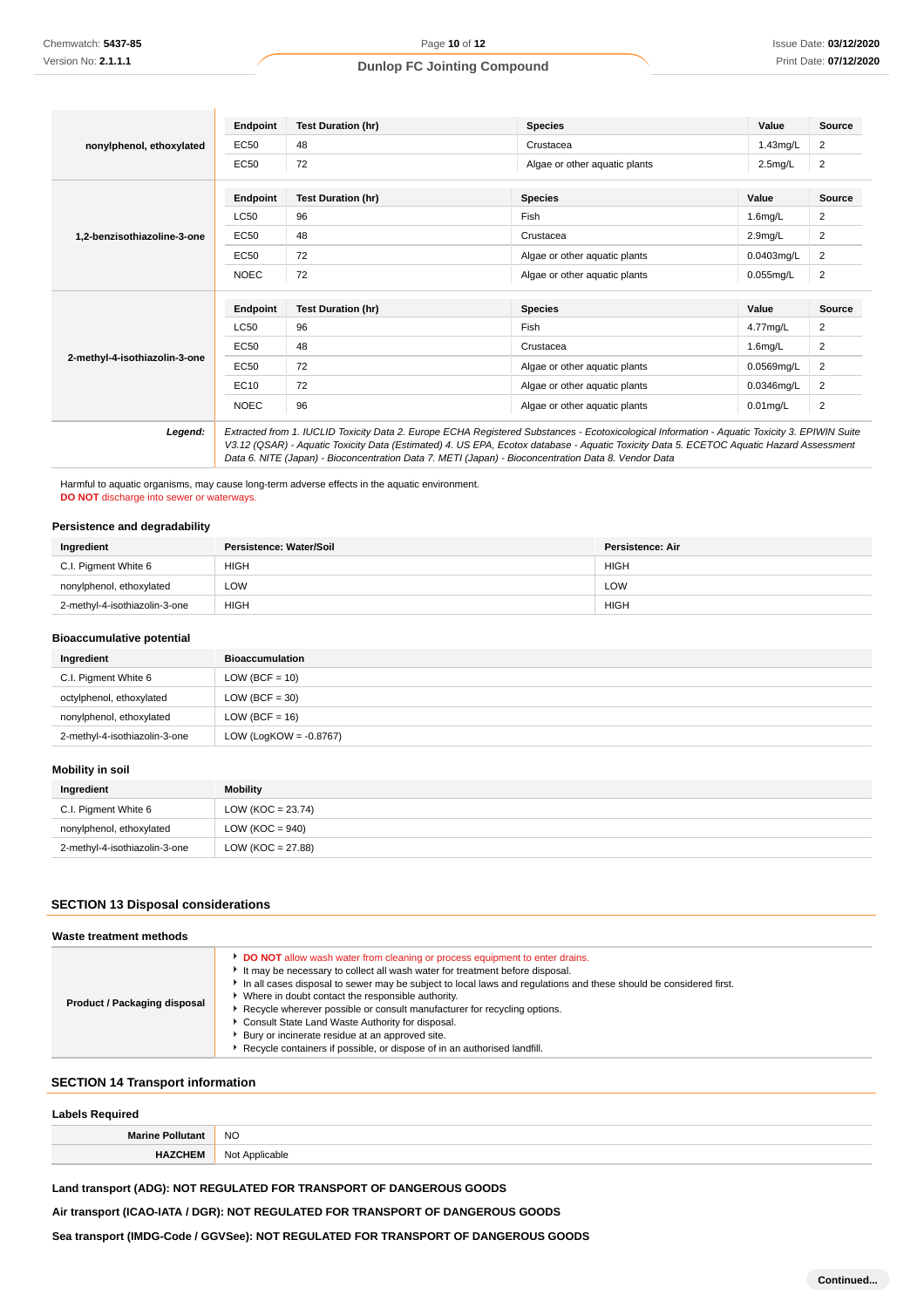**Transport in bulk according to Annex II of MARPOL and the IBC code**

Not Applicable

| <b>SECTION 15 Regulatory information</b>                                                                                                                                                                                                                                                                                                                                                                                                                                                                         |                                                                                                                                                                                                                                                                                                                                                                 |  |  |  |
|------------------------------------------------------------------------------------------------------------------------------------------------------------------------------------------------------------------------------------------------------------------------------------------------------------------------------------------------------------------------------------------------------------------------------------------------------------------------------------------------------------------|-----------------------------------------------------------------------------------------------------------------------------------------------------------------------------------------------------------------------------------------------------------------------------------------------------------------------------------------------------------------|--|--|--|
|                                                                                                                                                                                                                                                                                                                                                                                                                                                                                                                  | Safety, health and environmental regulations / legislation specific for the substance or mixture                                                                                                                                                                                                                                                                |  |  |  |
| silica crystalline - quartz is found on the following regulatory lists<br>Australia Hazardous Chemical Information System (HCIS) - Hazardous Chemicals<br>Australian Inventory of Industrial Chemicals (AIIC)<br>Chemical Footprint Project - Chemicals of High Concern List<br>International Agency for Research on Cancer (IARC) - Agents Classified by the IARC Monographs<br>International Agency for Research on Cancer (IARC) - Agents Classified by the IARC Monographs - Group 1: Carcinogenic to humans |                                                                                                                                                                                                                                                                                                                                                                 |  |  |  |
|                                                                                                                                                                                                                                                                                                                                                                                                                                                                                                                  |                                                                                                                                                                                                                                                                                                                                                                 |  |  |  |
| graded sand is found on the following regulatory lists<br>Australia Hazardous Chemical Information System (HCIS) - Hazardous Chemicals<br>Australian Inventory of Industrial Chemicals (AIIC)<br>Chemical Footprint Project - Chemicals of High Concern List<br>International Agency for Research on Cancer (IARC) - Agents Classified by the IARC Monographs<br>International Agency for Research on Cancer (IARC) - Agents Classified by the IARC Monographs - Group 1: Carcinogenic to humans                 |                                                                                                                                                                                                                                                                                                                                                                 |  |  |  |
| calcium carbonate is found on the following regulatory lists                                                                                                                                                                                                                                                                                                                                                                                                                                                     |                                                                                                                                                                                                                                                                                                                                                                 |  |  |  |
| Australian Inventory of Industrial Chemicals (AIIC)                                                                                                                                                                                                                                                                                                                                                                                                                                                              |                                                                                                                                                                                                                                                                                                                                                                 |  |  |  |
| C.I. Pigment White 6 is found on the following regulatory lists<br>Australian Inventory of Industrial Chemicals (AIIC)<br>Chemical Footprint Project - Chemicals of High Concern List                                                                                                                                                                                                                                                                                                                            | International Agency for Research on Cancer (IARC) - Agents Classified by the IARC Monographs<br>International Agency for Research on Cancer (IARC) - Agents Classified by the IARC Monographs - Group 2B: Possibly carcinogenic to humans<br>International WHO List of Proposed Occupational Exposure Limit (OEL) Values for Manufactured Nanomaterials (MNMS) |  |  |  |
|                                                                                                                                                                                                                                                                                                                                                                                                                                                                                                                  | octylphenol, ethoxylated is found on the following regulatory lists                                                                                                                                                                                                                                                                                             |  |  |  |
| Australian Inventory of Industrial Chemicals (AIIC)                                                                                                                                                                                                                                                                                                                                                                                                                                                              | Australia Hazardous Chemical Information System (HCIS) - Hazardous Chemicals                                                                                                                                                                                                                                                                                    |  |  |  |
|                                                                                                                                                                                                                                                                                                                                                                                                                                                                                                                  |                                                                                                                                                                                                                                                                                                                                                                 |  |  |  |
| nonylphenol, ethoxylated is found on the following regulatory lists<br>Australia Hazardous Chemical Information System (HCIS) - Hazardous Chemicals<br>Australia Standard for the Uniform Scheduling of Medicines and Poisons (SUSMP) - Schedule 5<br>Australia Standard for the Uniform Scheduling of Medicines and Poisons (SUSMP) - Schedule 6<br>Australian Inventory of Industrial Chemicals (AIIC)<br>Chemical Footprint Project - Chemicals of High Concern List                                          |                                                                                                                                                                                                                                                                                                                                                                 |  |  |  |
|                                                                                                                                                                                                                                                                                                                                                                                                                                                                                                                  |                                                                                                                                                                                                                                                                                                                                                                 |  |  |  |
| 1,2-benzisothiazoline-3-one is found on the following regulatory lists<br>Australia Hazardous Chemical Information System (HCIS) - Hazardous Chemicals<br>Australian Inventory of Industrial Chemicals (AIIC)                                                                                                                                                                                                                                                                                                    |                                                                                                                                                                                                                                                                                                                                                                 |  |  |  |
| 2-methyl-4-isothiazolin-3-one is found on the following regulatory lists<br>Australia Hazardous Chemical Information System (HCIS) - Hazardous Chemicals<br>Australia Standard for the Uniform Scheduling of Medicines and Poisons (SUSMP) - Schedule 6<br>Australian Inventory of Industrial Chemicals (AIIC)                                                                                                                                                                                                   |                                                                                                                                                                                                                                                                                                                                                                 |  |  |  |
| <b>National Inventory Status</b>                                                                                                                                                                                                                                                                                                                                                                                                                                                                                 |                                                                                                                                                                                                                                                                                                                                                                 |  |  |  |
| <b>National Inventory</b>                                                                                                                                                                                                                                                                                                                                                                                                                                                                                        | <b>Status</b>                                                                                                                                                                                                                                                                                                                                                   |  |  |  |
| Australia - AIIC / Australia<br>Non-Industrial Use                                                                                                                                                                                                                                                                                                                                                                                                                                                               | Yes                                                                                                                                                                                                                                                                                                                                                             |  |  |  |
| Canada - DSL                                                                                                                                                                                                                                                                                                                                                                                                                                                                                                     | Yes                                                                                                                                                                                                                                                                                                                                                             |  |  |  |
| Canada - NDSL                                                                                                                                                                                                                                                                                                                                                                                                                                                                                                    | No (silica crystalline - quartz; graded sand; C.I. Pigment White 6; octylphenol, ethoxylated; nonylphenol, ethoxylated; 1,2-benzisothiazoline-<br>3-one; 2-methyl-4-isothiazolin-3-one)                                                                                                                                                                         |  |  |  |
| China - IECSC                                                                                                                                                                                                                                                                                                                                                                                                                                                                                                    | Yes                                                                                                                                                                                                                                                                                                                                                             |  |  |  |
| Europe - EINEC / ELINCS / NLP                                                                                                                                                                                                                                                                                                                                                                                                                                                                                    | No (octylphenol, ethoxylated)                                                                                                                                                                                                                                                                                                                                   |  |  |  |
| Japan - ENCS                                                                                                                                                                                                                                                                                                                                                                                                                                                                                                     | No (octylphenol, ethoxylated)                                                                                                                                                                                                                                                                                                                                   |  |  |  |
| Korea - KECI                                                                                                                                                                                                                                                                                                                                                                                                                                                                                                     | Yes                                                                                                                                                                                                                                                                                                                                                             |  |  |  |
| New Zealand - NZIoC                                                                                                                                                                                                                                                                                                                                                                                                                                                                                              | Yes                                                                                                                                                                                                                                                                                                                                                             |  |  |  |
| Philippines - PICCS                                                                                                                                                                                                                                                                                                                                                                                                                                                                                              | Yes                                                                                                                                                                                                                                                                                                                                                             |  |  |  |
| USA - TSCA                                                                                                                                                                                                                                                                                                                                                                                                                                                                                                       | Yes                                                                                                                                                                                                                                                                                                                                                             |  |  |  |
| Taiwan - TCSI                                                                                                                                                                                                                                                                                                                                                                                                                                                                                                    | Yes                                                                                                                                                                                                                                                                                                                                                             |  |  |  |
| Mexico - INSQ                                                                                                                                                                                                                                                                                                                                                                                                                                                                                                    | No (octylphenol, ethoxylated)                                                                                                                                                                                                                                                                                                                                   |  |  |  |
| Vietnam - NCI                                                                                                                                                                                                                                                                                                                                                                                                                                                                                                    | Yes                                                                                                                                                                                                                                                                                                                                                             |  |  |  |
| Russia - ARIPS                                                                                                                                                                                                                                                                                                                                                                                                                                                                                                   | Yes                                                                                                                                                                                                                                                                                                                                                             |  |  |  |
| Legend:                                                                                                                                                                                                                                                                                                                                                                                                                                                                                                          | Yes = All CAS declared ingredients are on the inventory<br>No = One or more of the CAS listed ingredients are not on the inventory and are not exempt from listing(see specific ingredients in brackets)                                                                                                                                                        |  |  |  |

|  | AS listed ingredients are not on the inventory and are not exempt from listing(see specific ingredients in brackets) |
|--|----------------------------------------------------------------------------------------------------------------------|
|  |                                                                                                                      |